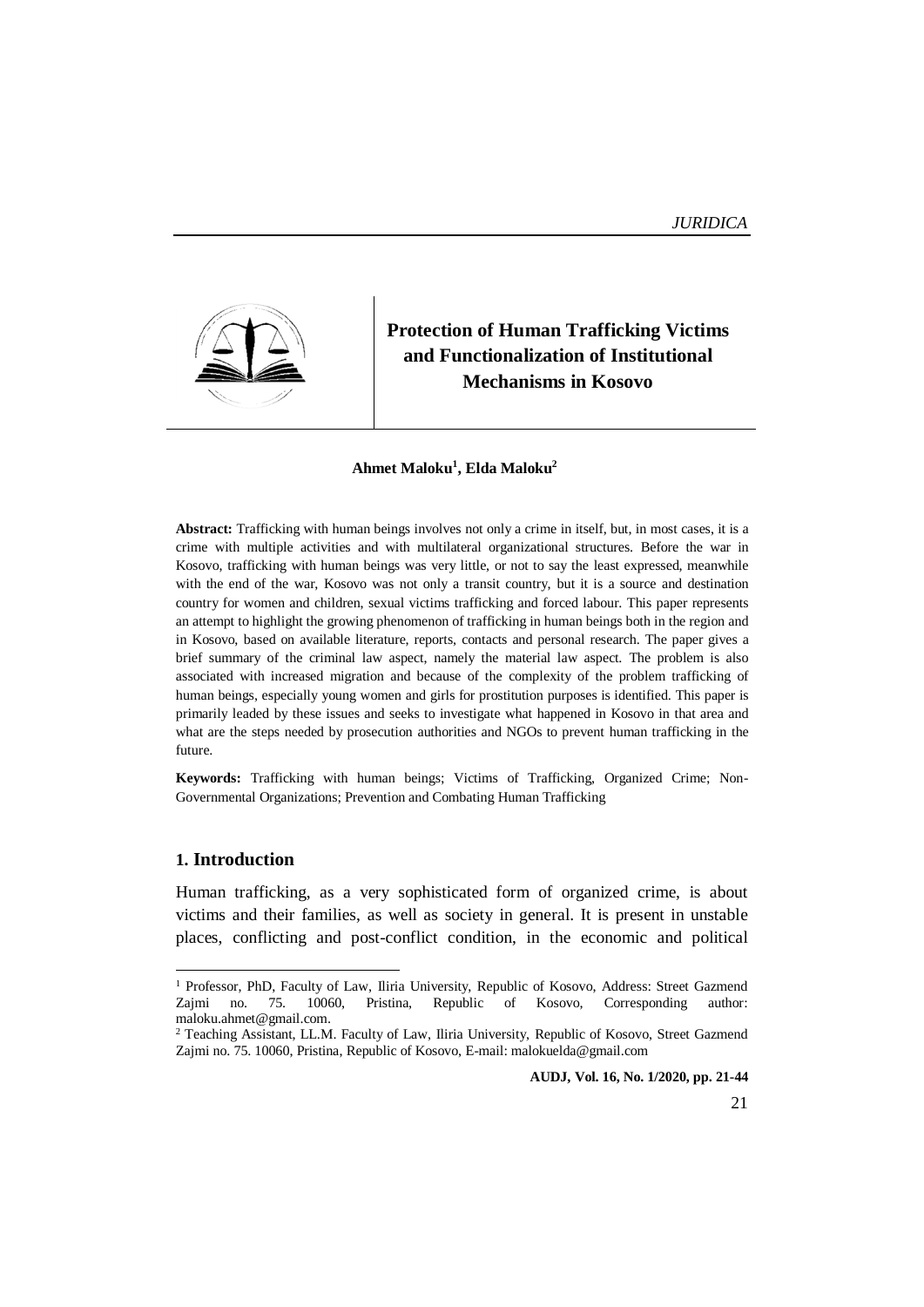transition. This issue covers particularly vulnerable categories of women and children, but does not exclude men as well.

In countries with great political and economic instability and with extreme poverty, many people leave their countries in an attempt to provide better living conditions. Their motives are largely in pursuit of work, profits and a more dignified life. According to Ayhan, unemployment, lack of education, lack of job skills, limited access to the labor market, political pressures and civil conflicts, are also among the factors attracting people, making them vulnerable victims of criminal groups. (Ayhan, 2006) However, these people often fall prey to the criminal networks of human traffickers.

Human trafficking as a new form of slavery in the twenty-first century is a new area that has not been sufficiently researched. In the last 15-20 years, about this issue has been largely discussed with the aim of making the problem visible in society and to view it without prejudice.

Human trafficking is prohibited under the Constitution of the Republic of Kosovo (Constitution of the Republic of Kosovo, 2008, Article 28. paragraph.3. of), is a transnational phenomenon and the most heinous crime. As a form of organized crime it is equivalent to contemporary slavery and is developed through an organized crime network. Crime as such involves perpetrators committing unlawful acts inside or outside the territory of a country. Due to the nature of trafficking, like other countries around the world Kosovo has also been affected by the difficulties it causes. (Maloku, 2016)

According to the circumstances, it is the responsibility of the competent persons of States to take suitable action by signing international documents, harmonizing legislation in international documents, protecting victims of human trafficking and preventing this activity.

Human trafficking is a horrific crime and a brutal violation of human rights that takes place either through a network of organized crime or individually. Today, human trafficking has become a transnational phenomenon. Transnational organized criminality in general, and trafficking in human beings in particular, have become the subject of many criminological studies in recent years. At the same time, the study of criminality in the context of globalization is increasingly focusing on criminologists. McDonald, W. (1995). There are not many authors who have tried to study the transnational and local combination of organized crime and human trafficking. As Dunnigham's Hobbs, Hobbs, D., Dunnighan, C. (1998) have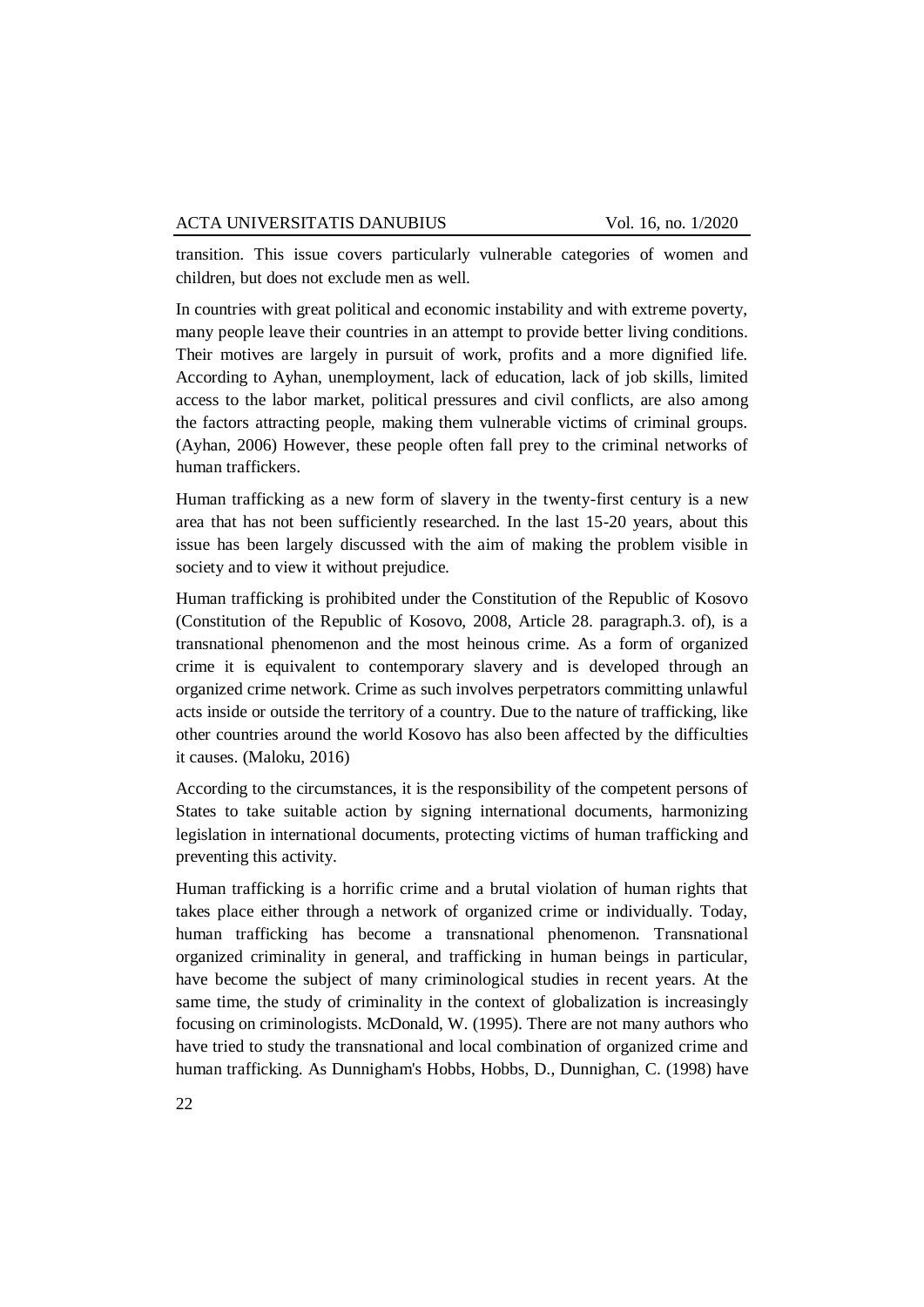remarkably well noted, the serious lack of global (transnational, international) organized criminality research is that it ignores or substantially underestimates the importance of local context as an environment in which criminal networks operate. Given these, it is necessary to investigate the dynamics in the local context in order to better understand transnational organized crime. (Maloku, 2016)

To have a better overview of human trafficking on the territory of Kosovo, has focused on analyzing the content of scarce literature, reports from international organizations, government institutions and NGOs, Internet research. Then contacts with government institutions (Ministry of Internal Affairs, Ministry of Labor and Social Welfare, Ministry of Justice, National Anti-Trafficking Coordinator, Kosovo Court, Kosovo Prosecutor's Office and Kosovo Police) and NGOs dealing with this problem, as well as contacts with legal experts that are engaged in this field.

# **2. Legal Criminal Aspect**

#### **2.1. Material Law Aspect**

The first post-war step in Kosovo that is undertaken in relation to human trafficking is UNMIK Regulation on the Prevention of Trafficking in Human Beings in Kosovo (UNMIK, Regulation, 2001), Signed by Bernard Kouchner, Special Representative of the Secretary-General of the United Nations, promulgated in January 2001 (the articles of this Regulation were later incorporated into the Provisional Criminal Code (UNMIK, Regulation, 2003) and in the Provisional Criminal Procedure Code of Kosovo). (UNMIK, Rregulation, 2003). Therefore, it comes the Administrative Instruction, Implementing UNMIK Regulation 2001/04 on the Assignment of the Victim Assistance Coordinator within the Department of Justice. (UNMIK/DIR/2005/3). Kosovo's legislative bodies, through relevant institutional mechanisms and with the support of international partners and the local non-governmental sector, have made significant progress in the areas of prevention and combating trafficking in human beings. The Criminal Code and the Code of Criminal Procedure, which entered into force in January 2013, have toughened punitive policies for traffickers, has been penalized the use of services of victims of trafficking and have included forced begging as a trafficking offense. The Assembly of Kosovo in 2013 also adopted a Law on the Prevention and Combating of Trafficking in Human Beings and Protection of victims of trafficking (Law no. 04/l-218 on preventing and combating trafficking in human beings and protecting victims of trafficking, of year 2013), the purpose of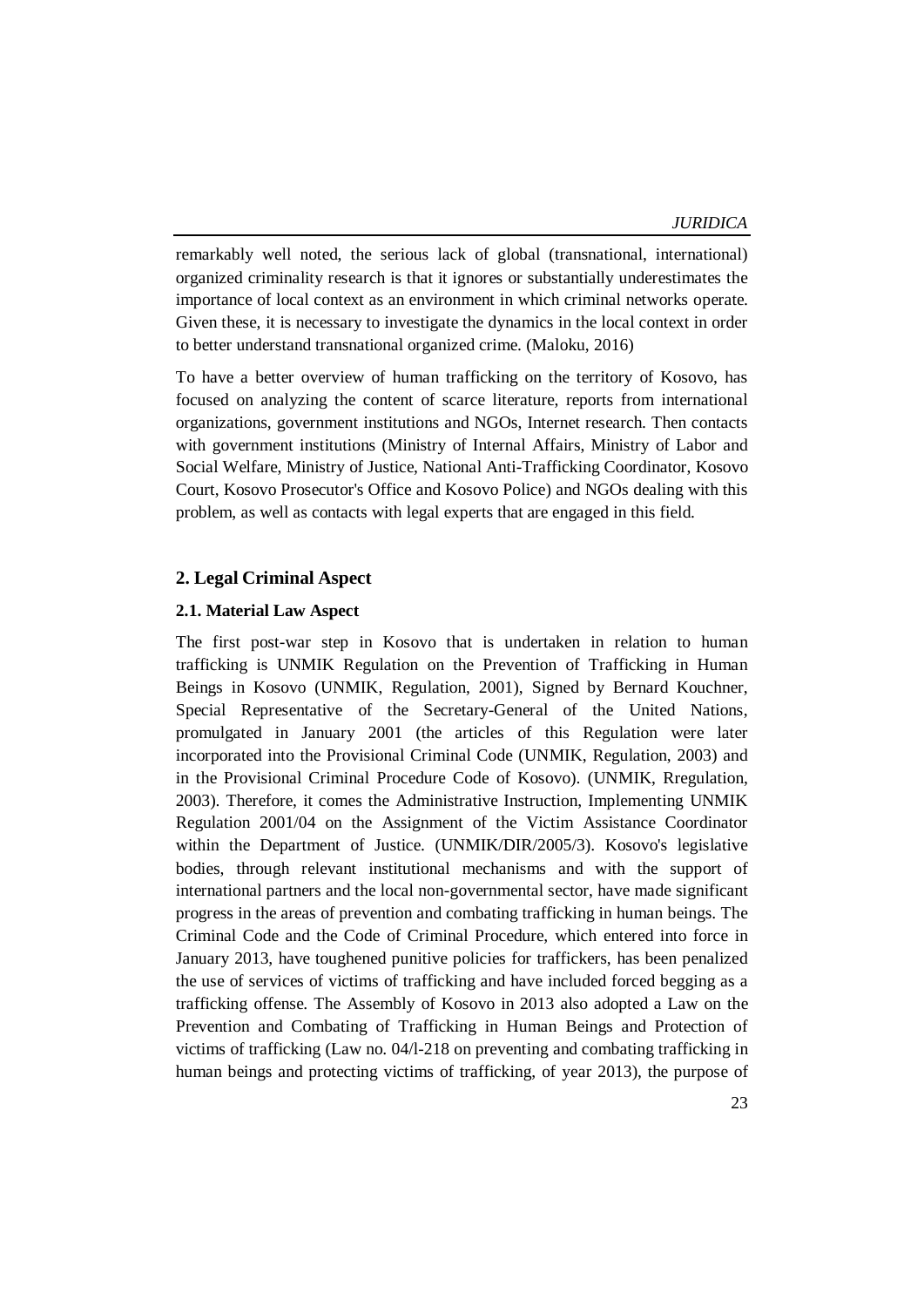which was to prevent and combat human trafficking (Article 1.1. Preventing and combating trafficking in human beings in all its forms), victims protection (Article 1.2. Protection of victims of trafficking), national and international cooperation (Article 1.3. National and international cooperation). This law was first appointed in Kosovo National Authority against trafficking in human beings (Article 7.1. National Authority against trafficking in human beings). This law authorizes Government (Article 8.1. The Government shall appoint a National Anti-Trafficking Coordinator) of Kosovo to appoint the National Coordinator against Trafficking in Human Beings (Article 8.3. With the support of the Secretariat National Strategies Monitoring and Evaluation Secretariat, which operates under Ministry of Internal Affairs ) to head the National Authority. Also, this law overviews very well Assistance and protection of victims of trafficking in human (Article 20), Rehabilitation of victims of trafficking (Article 21), Reintegration of victims of trafficking (Article 22), Security and support of Centers and shelters for temporary housing of victims of trafficking (Article 23), and many other rights of victims guaranteed by international conventions. Kosovo with the adoption of these laws and the recent amendments to the legal provisions of the Criminal Code, especially those related to organized crime, it feels stronger legally, in combating and preventing human trafficking.

The newest legal provisions against trafficking in human beings are incorporated in the new Criminal Code of the Republic of Kosovo (Criminal Code of year 2019). This Code, Chapter XV, titles Criminal Offenses against Humanity and Values protected by international law, which provides for the offense of trafficking in human beings as well as other offenses that may come into contact with the offense of trafficking in human beings.

According to the provisions of the Criminal Code of the Republic of Kosovo, criminal offenses trafficking in persons (article. 165. paragraph 1-5.) implies - the recruitment, transportation, transfer, harboring or receipt of persons, by threat or the use of force or other forms of coercion, abduction, fraud, deception, the abuse of power or the abuse of a position of vulnerability or the giving or receiving of payments or benefits to achieve the consent of a person having control over another person, for the purpose of exploitation, for which the punishment is decided, to imprisonment for the term of 5-12 years, while a qualified form of this offense committed against a minor is punishable by imprisonment for a term not less than 3 years to 15 years. Exploitation - as used in sub-paragraph 6.1. of this paragraph shall include, but not be limited to, prostitution of others, pornography or other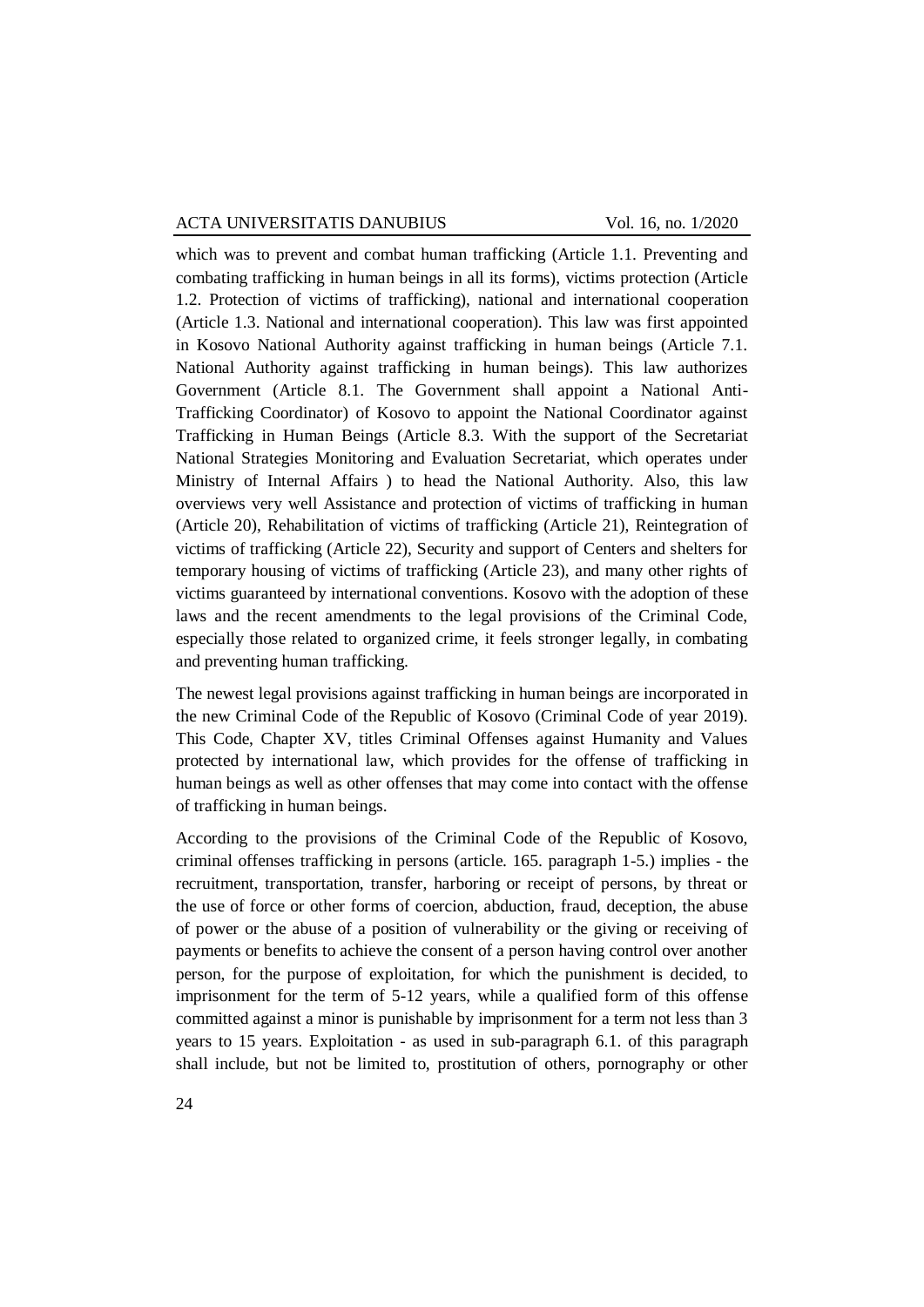forms of sexual exploitation, begging, forced or compulsory labour or services, slavery or practices similar to slavery, servitude or the removal of organs or tissue.

Trafficking with human beings is defined in accordance with the UN Protocol to Combat, Prevent and Punish Trafficking in Persons, Especially Women and Children.

In the provisions of the Criminal Code of Kosovo provide for the following penal offenses related to trafficking in human beings: Slavery, slavery-like conditions and forced labour article 163., Trafficking in persons Article 165., Withholding identity papers of victims of slavery or trafficking in personsArticle166., Smuggling of migrants 164. The recruitment, transportation, transfer, harboring or receipt of a child for the purpose of exploitation shall be considered "trafficking in persons" even if this does not involve any of the means set forth in sub-paragraph 6.1. of paragraph article 165.

These offenses are prosecuted ex officio.

When analyzing the penal offense Slavery, slavery-like conditions and forced labour article 163. it is clear that the law provides for some forms of this penal offense, from paragraph 1. to paragraph 5. Article 163.

Thus, the legislature highlights the importance of this criminal offense, and specifically protects persons who are children or minors against whom this criminal offense is directed. Except this, the characteristics of the forms of this offense include, inter alia, violations of international law rules also protected with international conventions.

In the penal offense of trafficking in persons is described the basic form of this offense paragraph 1. Article 165, and the qualified form of this offense committed when the offense provided for in paragraph 1. of this Article is committed within a three hundred and fifty (350) meter radius of a school or other locality which is used by children or when the offense is committed against a person under the age of eighteen (18) years, the paragraph 2. Article.165. for which a minimum punishment for at least 5 years is provided. The characteristics of this offense are specifically set out in paragraph 6. Article. 165.

The criminal offense of Holding Identity Cards of Victims of Slavery or Trafficking in Persons Article 166, there are specified punishments less than those for other acts of trafficking in human beings.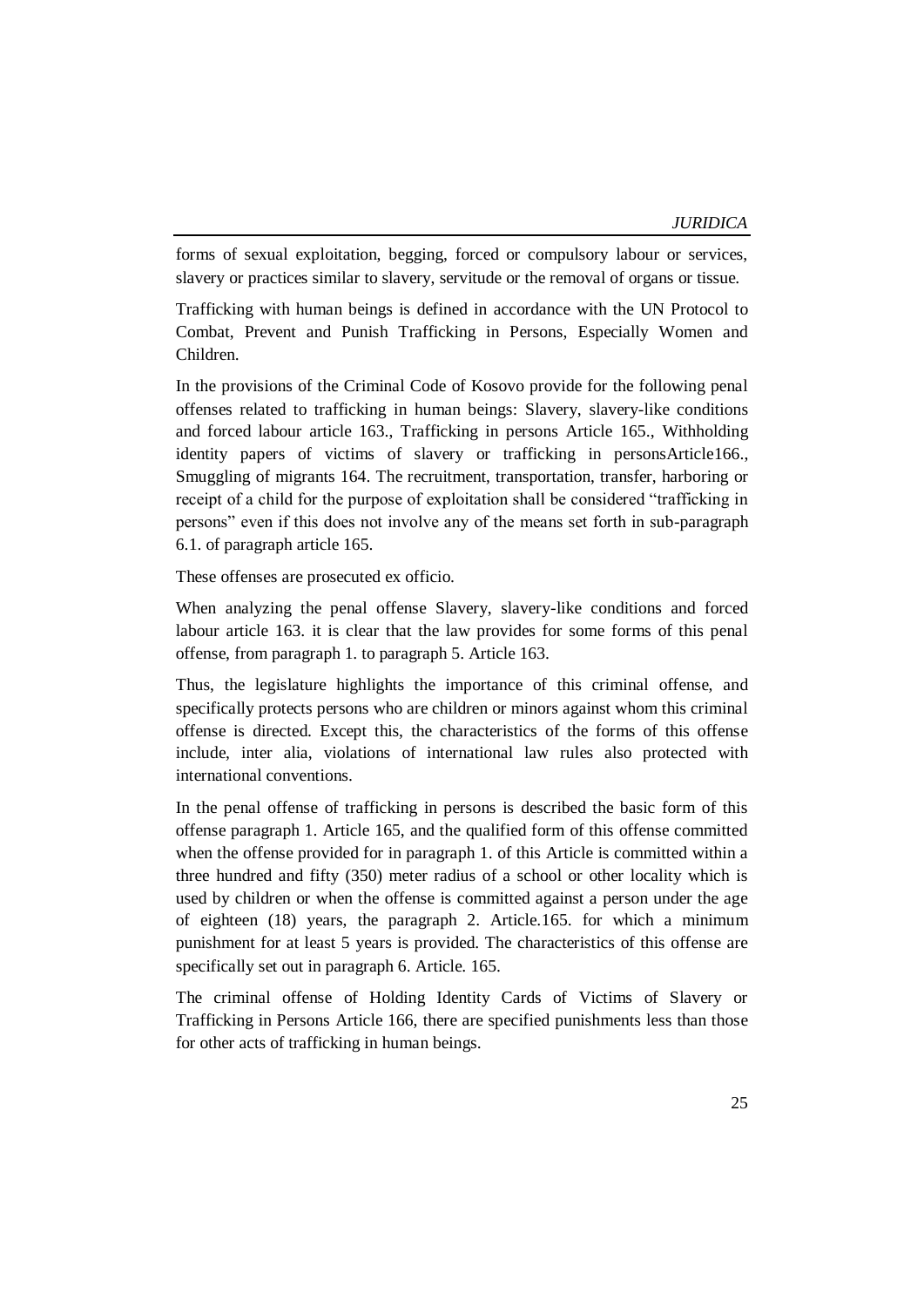For the existence of the criminal offense under Article 166 of the Criminal Code, it is necessary that confiscation of identification documents to be done, in order to restrict freedom of movement or to exercise authority over the person. The offense is considered completed even when we have unlawful deprivation of identity documents on a person, regardless of whether the objective has really been achieved.

## **3. Institutional Protection of Human Trafficking Victims**

The Republic of Kosovo has reformed the relevant legislation through the adoption of new laws, through amendments to the provisions of the Criminal Code of Kosovo (Criminal Code of year 2019), of the Criminal Procedure Code of Kosovo (Criminal Procedure Code of Kosovo of year 2012) as well as: the Law on the Prevention and Combating of Trafficking in Human Beings and the Protection of Victims of Trafficking;<sup>1</sup> Law on Witness Protection, (Lawfor Witness Protection of year 2011); Law on Protection of Whistleblowers, (Law on Protection of Whistleblowers of year 2018); the law on Foreigners. (Law on foreigners of year 2013), etc,. In these changes are included new offenses and new criminal institutes that enabled Kosovo to detect and combat this form of crime more effectively and faster. According to this, the process of harmonization of the Criminal Code of Kosovo has been completed in 2018 (This Code entered into force on January 14, 2019) and the offense of trafficking in human beings is defined in the Criminal Code of Kosovo, in the provisions of Article 165, the definition of which derives largely from the Protocol of the United Nations Convention and the fight against international organized crime.

The legal framework regulates the issue of victims of trafficking, for the trafficking victims the law on prevention and combating trafficking in human beings and protection of victims of trafficking has been adopted (Law on the prevention and combating of trafficking in human beings and the protection of victims of

**.** 

<sup>&</sup>lt;sup>1</sup> Kosovo is one of the few countries to have a separate law on the prevention and combating of trafficking in human beings and the protection of victims of trafficking which entered into force in September 2013 and the purpose of this law is to determine the legal provisions through which, local authorities are given rights, obligations and responsibilities to prevent and combat trafficking in all its forms, to protect victims of trafficking, including the provision of rights, such as legal aid, medical assistance, psychosocial support , the provision of compensation and other rights to all persons alleged to be or identified as trafficked, regardless of their age, gender, religion or nationality, through a human rights-based approach and on particular children's rights.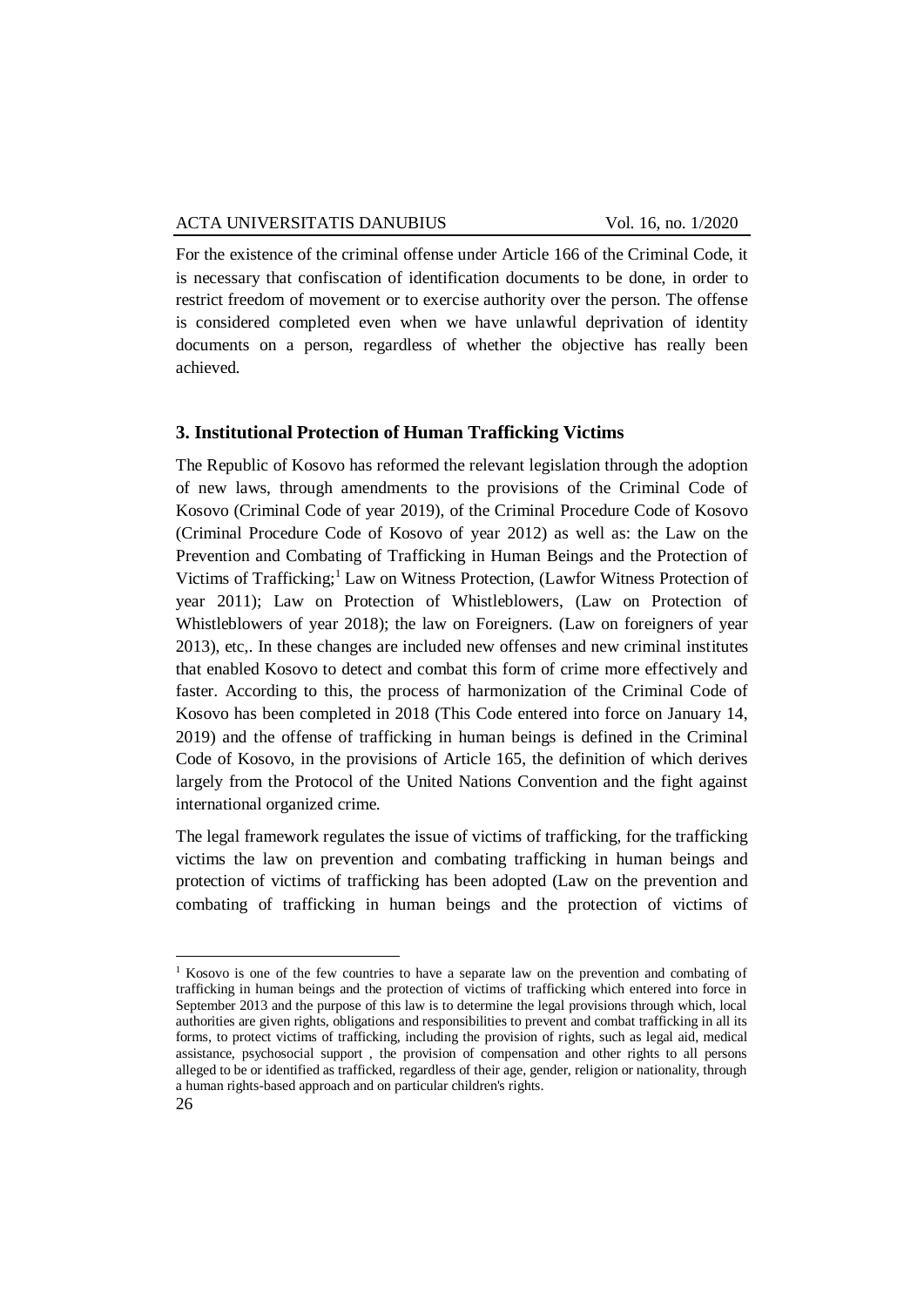trafficking of year 2013). The Kosovo's Criminal Code defines other criminal offenses that may related to human trafficking.

The Government of Kosovo for the purpose of combating trafficking in human beings established an Inter-Ministerial Working Group, proposed by European Council experts, supported by consultants of the OSCE Mission in Kosovo. (Vassiliou, M. i sur.  $(n.t.)<sup>1</sup>$ 

In relation to the international legal framework Kosovo addresses the issue of combating, preventing and protecting victims of trafficking in two ways, respectively through the application of EU criteria and approximation of legislation in this field and secondly through the Constitution of the Republic of Kosovo where all International Conventions enter into force automatically. International conventions have not been specifically ratified by the Assembly of Kosovo, but enter into force on the basis of the Constitution of the Republic of Kosovo, Article 22. However, lack of political will, knowledge and experience, and speed of change of relevant national legislation, often leads to difficulties in enforcing the law in a way that does not guarantees full protection of fundamental human rights. Insufficient punishments for perpetrators of human trafficking cannot have an impact on combating human trafficking.

The Government of Kosovo adopted a list of trafficking indicators to assist law enforcement bodies and social service providers in proactively identifying victims; however, observers reported a lack of proactive guidance and efforts to identify and refer victims of forced begging, especially children. (Report on Trafficking in Persons, 2018)

#### **3.1. Court of Kosovo**

**.** 

In 2017, in the Courts of Kosovo (The data were provided by the Kosovo Judicial Council) there were 113 cases in total (In this number older cases are also included from earlier years), with 259 people charged in connection with human trafficking.

<sup>&</sup>lt;sup>1</sup> The Group for Direct Help and Support for Victims of Trafficking was established on the basis of Standard Operating Procedures, established in 2000, updated in 2004, and has been effective since 6 December 2004 (see III b) . The group is comprised of UNMIK Police, Anti-Trafficking Investigation Unit, Department of Justice, the UNMIK Victim Assistance and Support Unit. IOM Mission in Kosovo. Anti-Trafficking Unit, OSCE Mission to Kosovo, Department of Human Rights and Law Enforcement. Ministry of Labor and Social Welfare and NGOs. Obtained from the Joint Project on the Situation of Human Trafficking in the Thirteen Countries Represented in the Network. http://www.ariadnet.net/pdfs/publication-CPWC\_from\_Kosova.pdf, accessed 13.08.2019.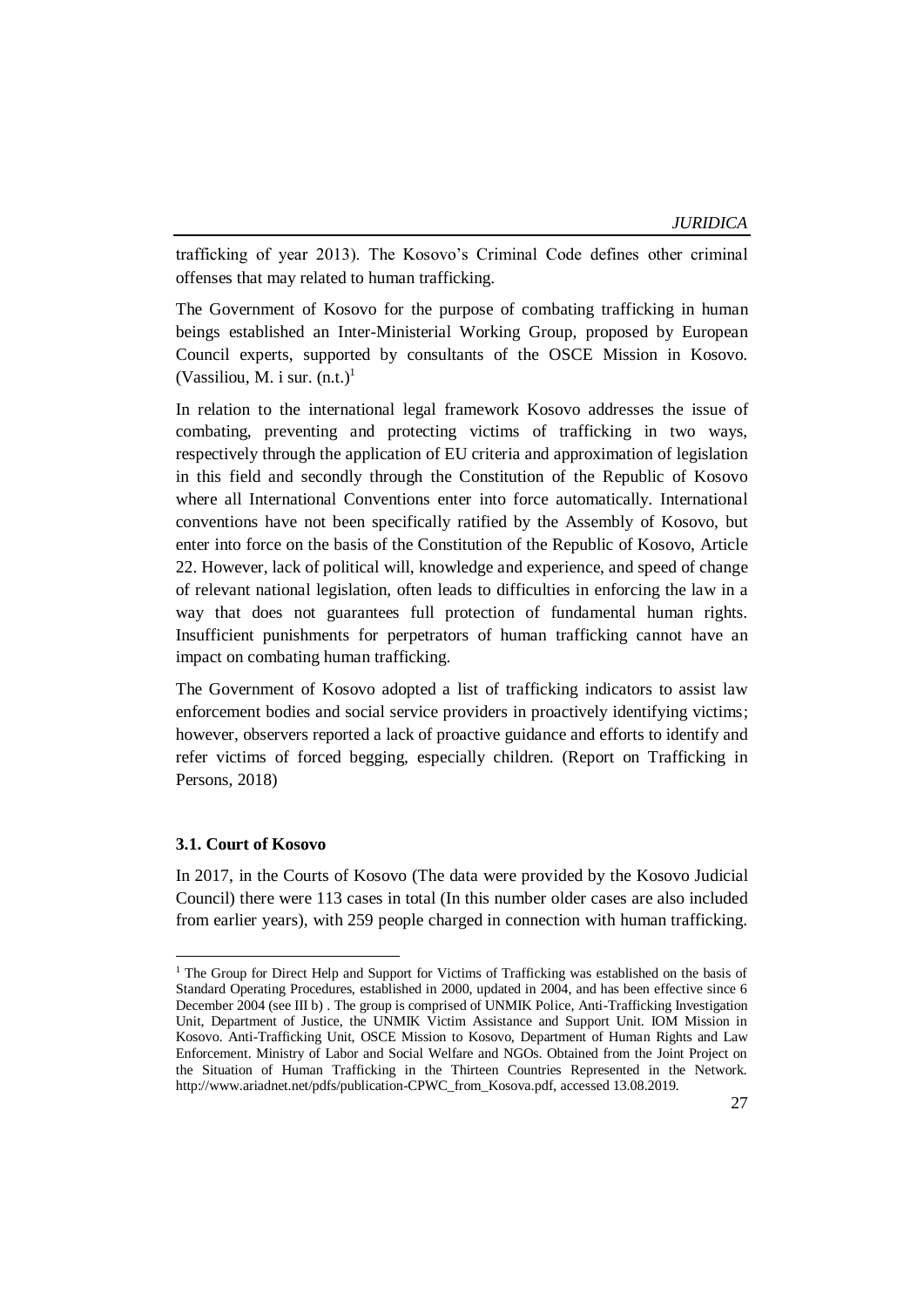According to the way of solving (according to cases and persons) out of 113 cases with conviction verdict, prison punishments were issued for a total of 16 cases, with 29 convicted persons, of which 9 cases (with 19 persons involved). Four persons were convicted with a fine from 4 cases, while with a suspended sentence, 6 persons were convicted from 3 cases. In the same year, with acquittal verdict we have 3 cases with 9 persons, whereas with rejecting verdict we have 1 case with 3 persons involved. Six cases with 20 persons were chosen in different way in 2017. From all of this it can be seen that in 2017, we have 26 cases resolved with 61 persons involved. While from the 113 cases with 259 persons indicted, we have 87 unsolved cases with 198 persons indicted during 2017. It is worth to mention that in this year there were no any asset confiscated.

In 2018, there were a total of 92 cases with 207 persons accused in relation with human trafficking. The way of resolving according to cases and persons in 2018 is with 14 cases resolved out of which, with conviction verdict we have 8 cases (out of which 2 on parole) with 18 (out of which 4 people are punished to parole). In this year with acquittal judgment we have 3 cases with 6 persons, whereas with refusal judgment we have no case. In 2018 the number of cases that have been resolved in different way is 3 cases with 9 persons. The year 2018 is concluded with 78 unsolved cases with 174 persons to whom hasn't been completed court proceeding. Also in 2018 there is no confiscated asset.

For the first 9 months of 2019 (January-September) there were 87 in total (In this number older cases are also included from earlier years) cases with 194 accused persons related to trafficking in human beings. In this period, a total of 11 cases with 22 persons involved were resolved, out of which with conviction verdict we have 7 cases with 10 convicted persons, where of these cases we have 5 cases with 7 convicted persons in prison. One case is subject to fine with one convicted person, and 1 case is with condition with 2 convicted persons. With the acquittal verdict in this period we have 2 cases with 6 persons involved, while with the Rejecting verdict we have 1 case with 1 person involved. In the first 9 months of 2019 we have another case resolved with 5 persons involved. Unresolved cases in this 9 month period we have 76 cases with 172 persons, which the court procedure has not been completed yet. Even in this period as in the previous 2 years there is no confiscated asset.

Kosovo's courts have made it possible to obtain information by making available files on which proceedings have been completed, as well as making available data on the number of pending cases in 2017, 2018 and 9 months period of 2019.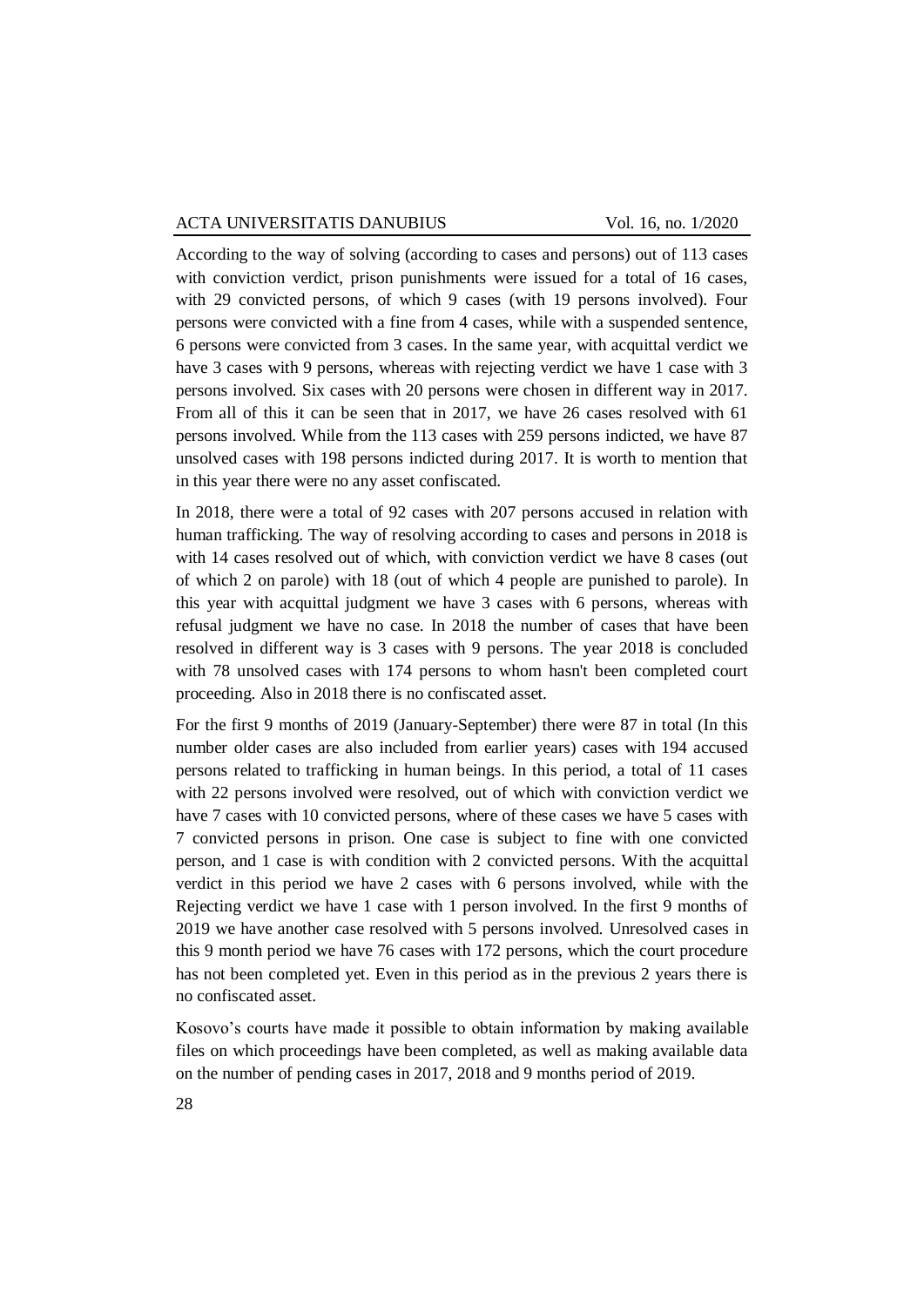Statistical indicators of the Court of Kosovo show that in the period 01.01.2017 until 30.09 of 2019, we have a small number of solved cases compared to the number of unsolved cases, which is almost two times the number of solved cases.

From access to the files of completed cases for the criminal offense of trafficking in human beings, it was observed that the rights of victims of trafficking in human beings were respected in the Kosovo courts, as follows:

- Victims of trafficking in human beings were protected during the testimony process in terms of the provisions of the Law on Witness Protection.
- Victims of human trafficking were previously informed of the witness protection measures provided for in the Law on Witness Protection.
- Victims of trafficking as witnesses in criminal proceedings have been given the right to use their own language, or have been provided with translation in all cases.

#### **3.2. Kosovo Prosecutorial Council**

The total number of cases registered at prosecution offices in which victims of trafficking have given statements in proceedings to collect evidence against perpetrators of human trafficking offenses or criminal offenses that may related to human trafficking, as follows:

In 2017, there are 18 cases (14 cases carried over from 2016), while new cases were received in 2017 are 4. Out of the above cases, we have 27 (22 of them are persons whose cases have remaining unsolved during 2016 and transferred to 2017) persons suspected of the offense of trafficking in human beings. Whereas, we have 5 suspects whose cases have been hired and suspects with the expanding investigations into the cases in 2017.

In 2018, we have 8 persons for whom the Court has ruled on the Indictment. From these accused persons, 4 persons have been found guilty, 2 accused persons have been acquitted, and the Indictment for 2 persons has been rejected. These data clearly show that there is a large drop in the prosecution indictments against persons related to the offense of trafficking in human beings.

In the first nine months (January-September) of 2019, we have a total of 13 cases, with 20 persons involved in the offense of trafficking in human beings. In this ninemonth period, we have 9 cases resolved, with 13 persons involved, while other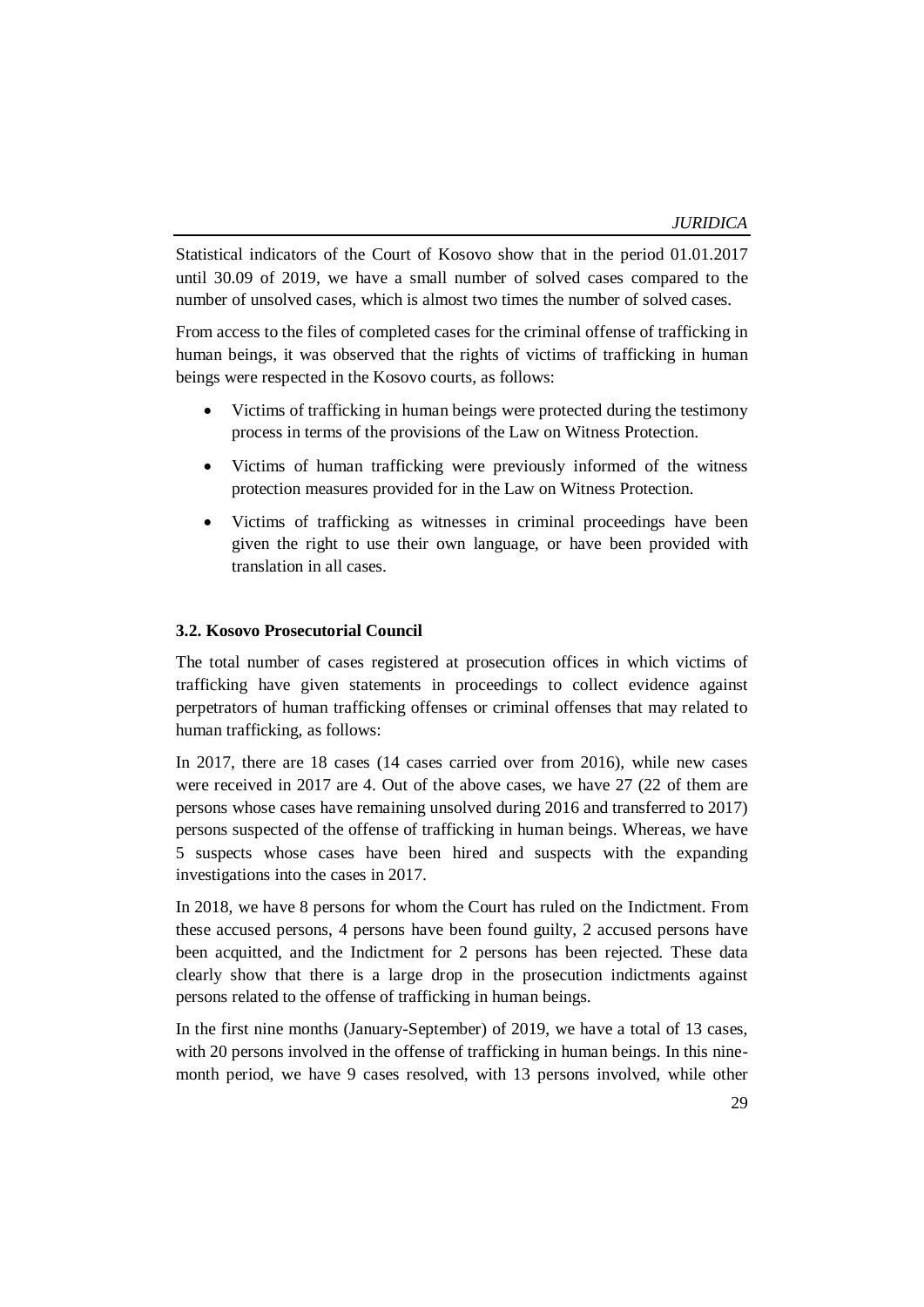cases in process are still 4 cases with 7 persons involved. From the data presented we can clearly see that the first nine months of 2019, there is a significant increase of Indictments compared to 2018.

In terms of respecting the rights of victims of trafficking in human beings after the conclusion of the investigation and the filing of the indictment, all investigative files were submitted to the court. Pre-trial judges were obliged to inform the injured parties of their rights and to prevent discrimination on any grounds. Pretrial judges have been obliged to enable the injured parties to declare their right to file a property claim, the right to use their own language, ie to enable them to provide an interpreter service. , in order that they can follow the judgment in their own language or when making a statement before the Pre-Trial Judge.

It is not known whether there was any blackmail against victims of trafficking in human beings during and after the statement was made to the competent bodies, and according to the records there were no actions taken against victims or victims of this type of crime.

## **3.3. Kosovo Police**

Total number of cases registered with the Police at the Directorate for Investigation of Trafficking in Human Beings for the period 2017, 2018 and the six months of 2019, (Statistical data were provided by the Kosovo Police) are as follows:

**Table 1. Criminal charges submitted by the police to the prosecutor's office for trafficking in human beings for the period of 2017, 2018 and the 6 months of 2019.**

| Criminal charges submitted by the police to the<br>prosecution for human trafficking | 2017 | 2018 | January-<br>June 2019 |
|--------------------------------------------------------------------------------------|------|------|-----------------------|
| Human Trafficking,                                                                   | 21   |      |                       |

From table no: 1. we see that 2017 is significantly dominated by 21 cases in terms of criminal charges submitted to the Prosecutor's Office for trafficking in human beings compared to 2018, where we have a 57.17% reduction in criminal charges with a total of 12 cases. It's worryingly the first half of January-June 2019, where we have a large involvement with 10 criminal charges. If this trend continues, Kosovo in these years, will almost certainly be back in 2017, in terms of criminal charges filed with the Prosecutor for Human Trafficking.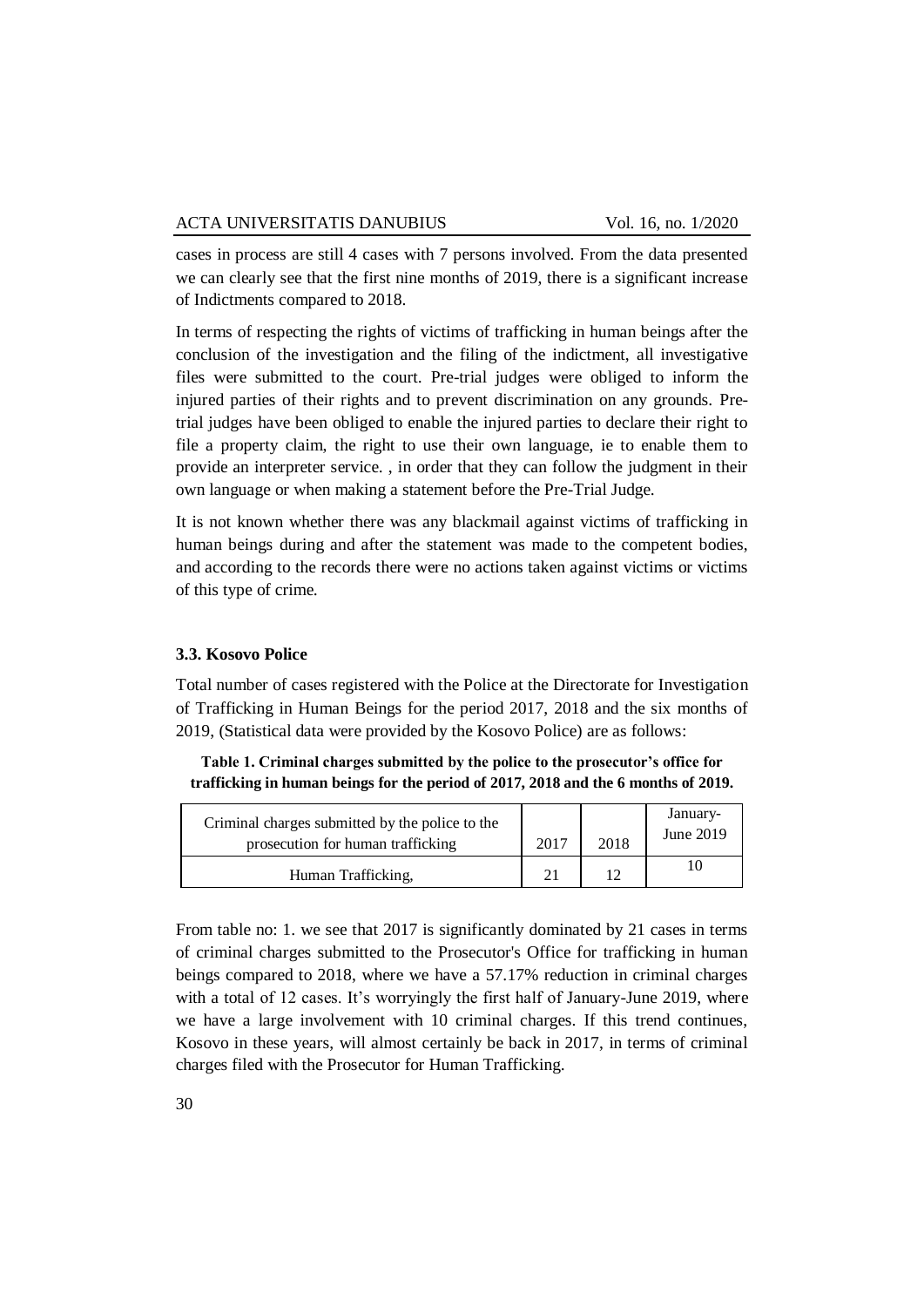*JURIDICA*

| Table 2. Number of persons of whom were filed criminal charges - trafficking in |  |
|---------------------------------------------------------------------------------|--|
| human beings for the period 2017, 2018 and the 6 months of 2019.                |  |

| Number of persons against whom a criminal report |      |      | January-June   |
|--------------------------------------------------|------|------|----------------|
| has been filed - according to v. penal           | 2017 | 2018 | 2019           |
| Human Trafficking                                | 39   |      | 16             |
| Sexual Services of the Victim of Trafficking     | 31   | 07   | 0 <sub>5</sub> |
| Total                                            |      |      | 21             |

Regarding the number of persons that were charged with criminal charge for trafficking in human beings we see that 2017 is dominated by 39 persons involved in trafficking in human beings and 31 persons involved in criminal offenses: Trafficking in Human Beings, and Sexual Services of the Victim of Trafficking. The year 2018 has decreased by 56.41% or by 22 persons against whom criminal charges for trafficking in human beings have been filed. In 2019, in the half of January-June, we have 16 criminal charges brought against persons for the offense of trafficking in human beings. Criminal charges on persons according to penal offense perpetrated by sex offenses are significantly higher in 2017, (by 31 persons) compared in 2018 (by 7 persons), and in the first half of 2019 (by 6 persons).

|                            |      |      | January-June |
|----------------------------|------|------|--------------|
| Victims                    | 2017 | 2018 | 2019         |
| Identified victims         | 32   | 15   | 10           |
| Assisted-sheltered victims | 25   | 10   | 10           |
| Repatriated victims        |      |      |              |
| Gender of victims          | 2017 | 2018 | $I-VI/2019$  |
| Female                     | 29   | 14   | Q            |
| Male                       |      |      |              |

**Table 3. Victims for the period 2017, 2018 and the 6 months of 2019**

From the table above we see that in 2017, we have 32 victims identified of which 29 victims are female and 3 male victims. There are 25 assisted-sheltered victims this year, while 5 repatriated victims. The number of victims in 2018 has decreased by 46.88% identified victims, by 40% assisted-sheltered victims, and by 60% compared to 2017. The period January-June 2019 with the number registered victims are rising (if at this pace) compared to 2018.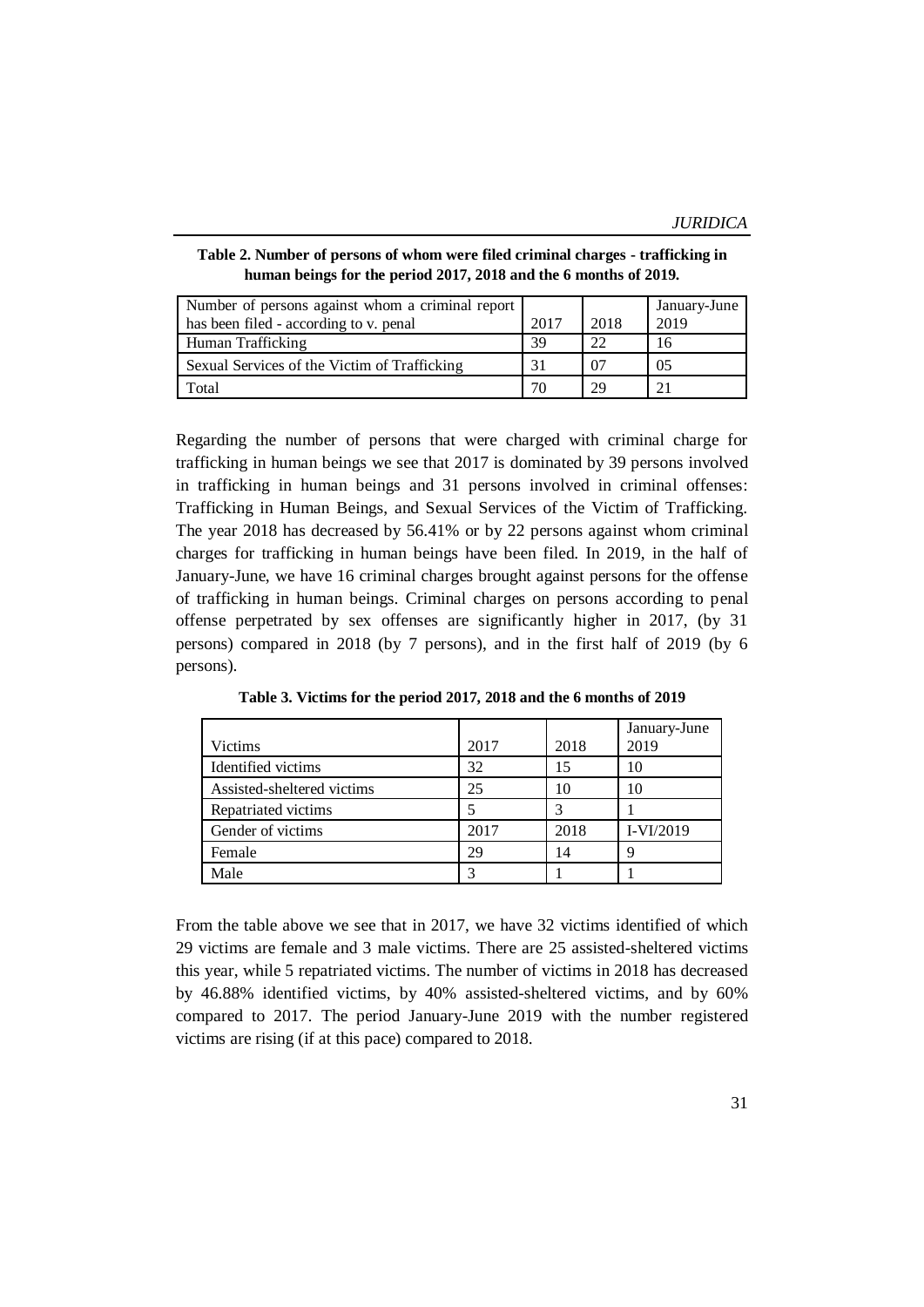| Victims identified by origin | 2017 | 2018 | January-June<br>2019 |
|------------------------------|------|------|----------------------|
| Kosovo                       | 25   | 12   |                      |
| Albania                      |      |      |                      |
| Philippines                  |      |      |                      |
| Moldova                      |      |      |                      |
| Czech                        |      |      |                      |
| Total                        | 32   |      |                      |

**Table 4. Victims identified by origin for the period 2017, 2018 and the 6 months of 2019.**

In the research period we see victims identified by origin dominated by Kosovo victims with 78.13% or 46 victims out of 57 victims in total from 2017, 2018 and January-June 2019. After Kosovo victims in this period we have 8 victims identified from Albania. We have one citizen from the Philippines and one from Moldova identified in 2017, and one citizen identified in 2018, from the Czech Republic.

**Table 5. Victims of trafficking by form of exploitation for the period 2017, 2018 and the 6 months of 2019.**

| Victims of trafficking by form of exploitation       | 2017 | 2018     | January-<br>June 2019 |
|------------------------------------------------------|------|----------|-----------------------|
|                                                      | 18   |          |                       |
| Exploitation for prostitution of others              |      | 10       | 06                    |
| Exploitation for pornography and other forms of      |      |          |                       |
| sexual exploitation                                  | 00   | $\Omega$ | 01                    |
| Use for services or forced labor                     | 07   | 02       | 01                    |
| Use for begging                                      | 03   | 00       |                       |
| Use for keeping in the slavery or similar conditions | 04   | $\Omega$ | 02                    |
| Forced marriage                                      | 00   | $\Omega$ | 0                     |
| Used for captivity or organ removal                  | 00   |          |                       |

From the table above we see the dominance of victims according to the form of exploitation used for prostitution of others, where during the research period (2017, 2018 and January-June 2019) we have 34 victims (where in 2017 we have 18 victims) or 59.64 participation out of a total of 57 victims. There are 10 victims of exploitation for forced labor or services in this research period. It is of great concern because during this investigative period we have also encountered 7 cases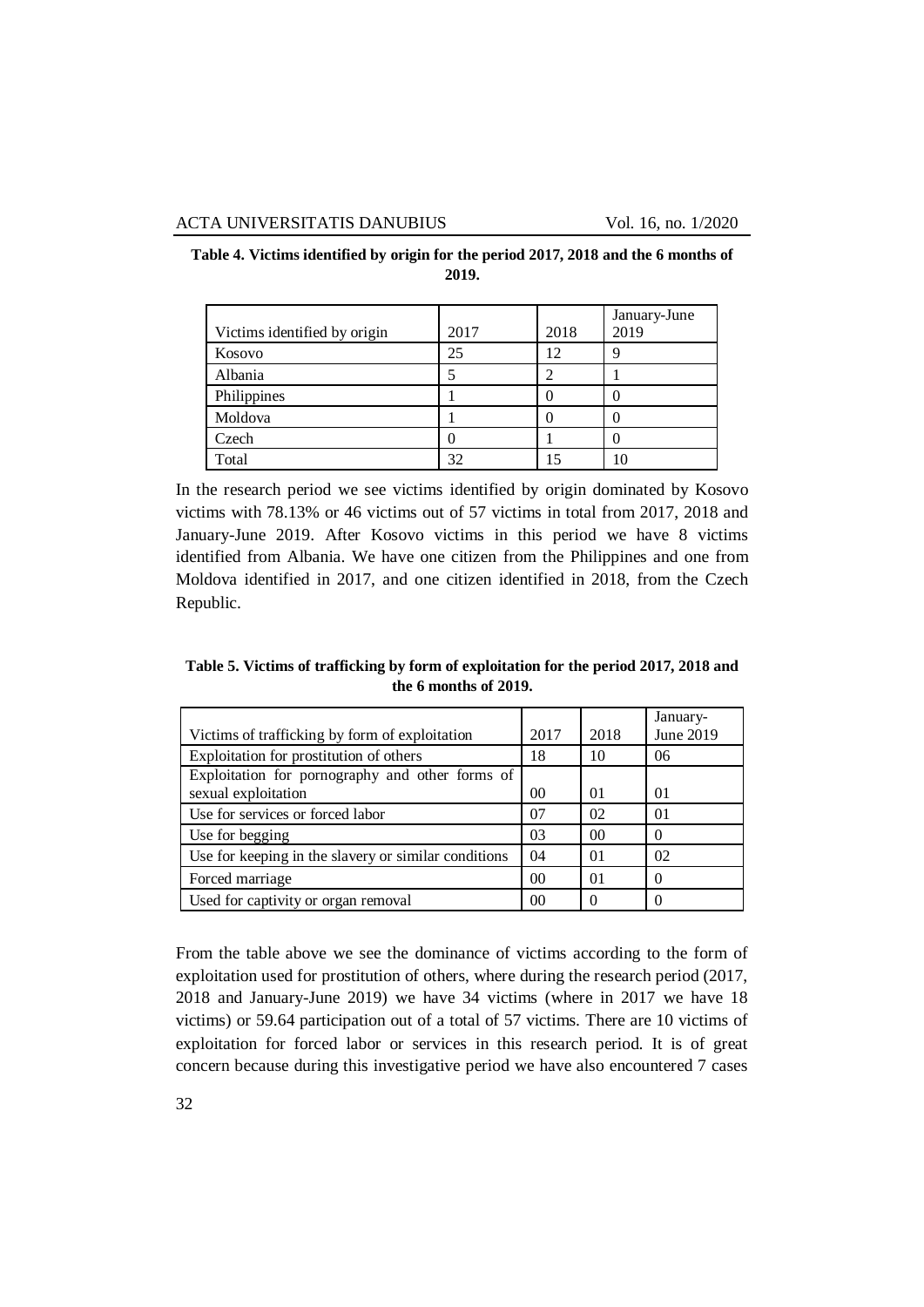of victims (4 of them in 2017 alone) that were used for slavery or similar conditions. There are 3 cases of begging victims in this period only in 2017. Victims who have been exploited for pornography and other forms of sexual exploitation are in 2018 and in the half of the year 2019 we have one case per each year.

Victims of trafficking in persons for the purpose of forced marriage in the investigation period have had only one case in 2018.

Police officers from the Directorate for Investigation of Trafficking in Human Beings declare that they implement all applicable laws and by-laws in this area when dealing with victims of trafficking. Thus, they were provided with independent legal assistance through NGOs whose activities assist victims of human trafficking. Victims of trafficking in human beings can follow various procedural steps in a language they understand, or through interpreters and court interpreters. They also ensured proper health care by going to regular health checks.

According to the numerical classification of registered cases, in the procedure of identifying victims of human trafficking, have been implemented the provisions of the Law and Regulations on Protection of Victims of Human Trafficking.

Human trafficking victims were provided with shelter. Of the 57 cases treated, 45 victims were placed in safe houses.

Police officers from the Directorate for Investigation of Human Trafficking stated that they had been treated fairly with victims of trafficking and that they respected the principle of non-discrimination of any grounds.

However, Police Officers from the Directorate for Investigation of Human Trafficking point out that they are not sufficiently informed about all legal and sublegal acts, which leads to mistakes at work, and sometimes to the detriment of victims of human trafficking. The constant change of responsibilities and duties in the workplace further complicates this problem. Also, looking at representation on a political rather than professional basis makes the job more difficult and makes it more complicated. In this way, people who are at the center of the problem, who are educated and sensitized to the problem of trafficking in human beings, are reassigned to another workplace where they are unable to reach their work capacity.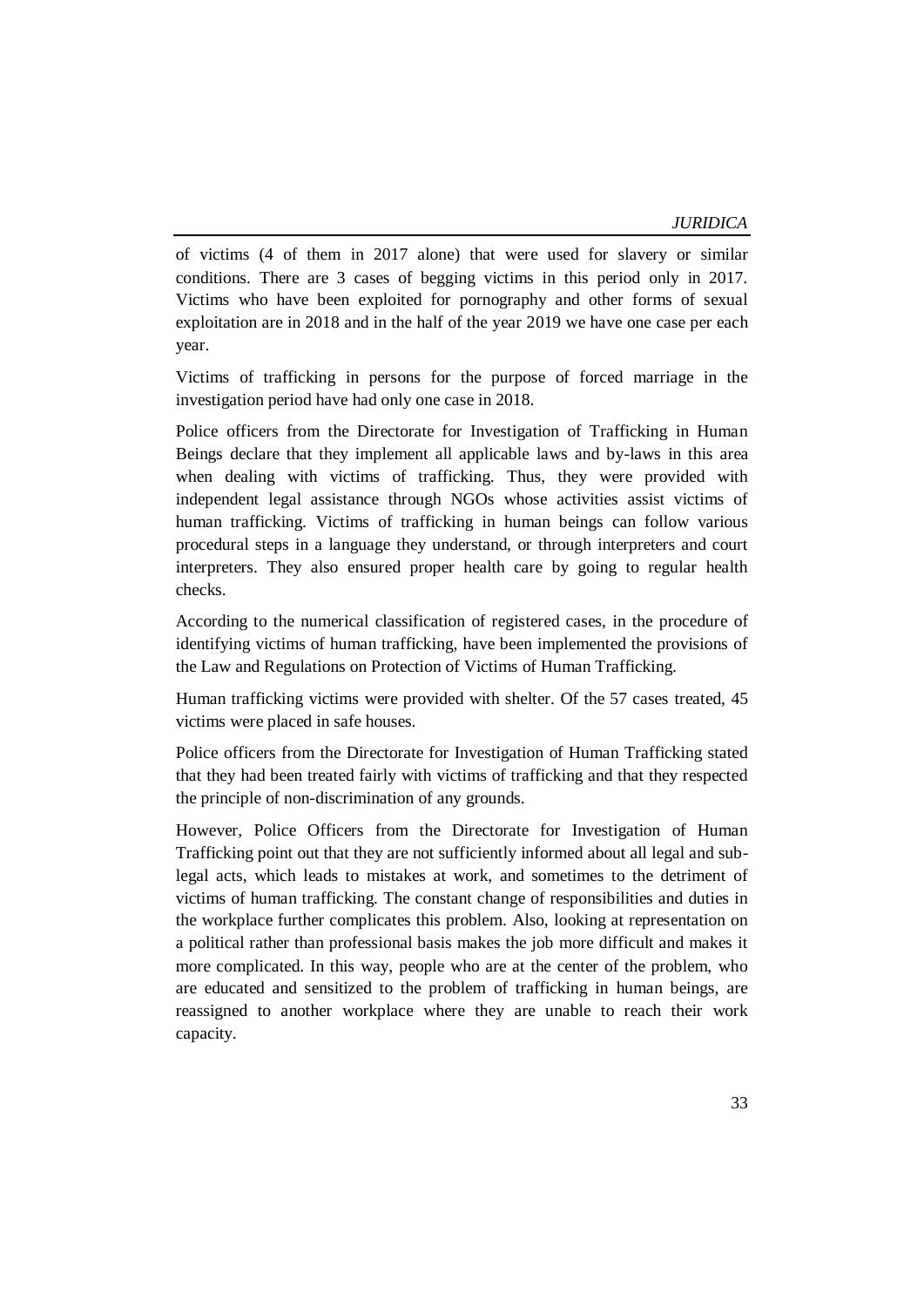The purpose of this paper is also to review Kosovo's legislative reform, its compliance with international standards, and to monitor processed issues and respect for the fundamental rights of victims of human trafficking. In order to see how the reform of Kosovo legislation works in practice, some data were required from relevant law enforcement institutions (police, prosecution and courts). The Kosovo court gave us completed court cases and then, they were processed and analyzed. The Prosecution and Police Officers from the Directorate for Investigation of Human Trafficking submitted the completed questionnaire with questions about their respective competencies.

Due to this, the number of cases handled by these state institutions has been determined. An analysis of the implementation of the mentioned regulations on the procedures and rights of victims of trafficking in human beings in the registered cases was made.

In order to prevent and combat trafficking in human beings, and to implement more active and effective measures, post-war Kosovo authorities have been actively engaged, together with international and non-governmental organizations.

The drafting of the first Action Plan was initiated in March 2001 and was carried out in several stages, from June 2004 to April 2005. The National Action Plan follows a structure based on EU international standards. In particular, it follows a draft model, signed in May 2004 by all South East European countries, as part of the EU Charter, Project on Improving the Implementation of Strategies for the National Action Plan against Trafficking in Southeast European Countries. This draft model was established by the International Center for Migration Policy Development. Except this, the National Action Plan is based on the UNICEF Guide - Stability Pact Guidelines for Children Rights, Victims of Trafficking. (Vassiliou, M. I sur. (n.t.).

The Government of Kosovo and the Ministry of Internal Affairs have adopted the National Strategy and Action Plan against Trafficking in Human Beings 2011-2014 in order to prevent and properly combat trafficking in human beings. Also, the Government of Kosovo has adopted a strategy for the elimination of trafficking, and on 19 October 2011, a toll-free hotline was opened for victims of trafficking and domestic violence. This Strategy focuses on four main goals: prevention, prosecution of perpetrators, protection of victims of trafficking in human beings, and protection of children often targeted by criminals.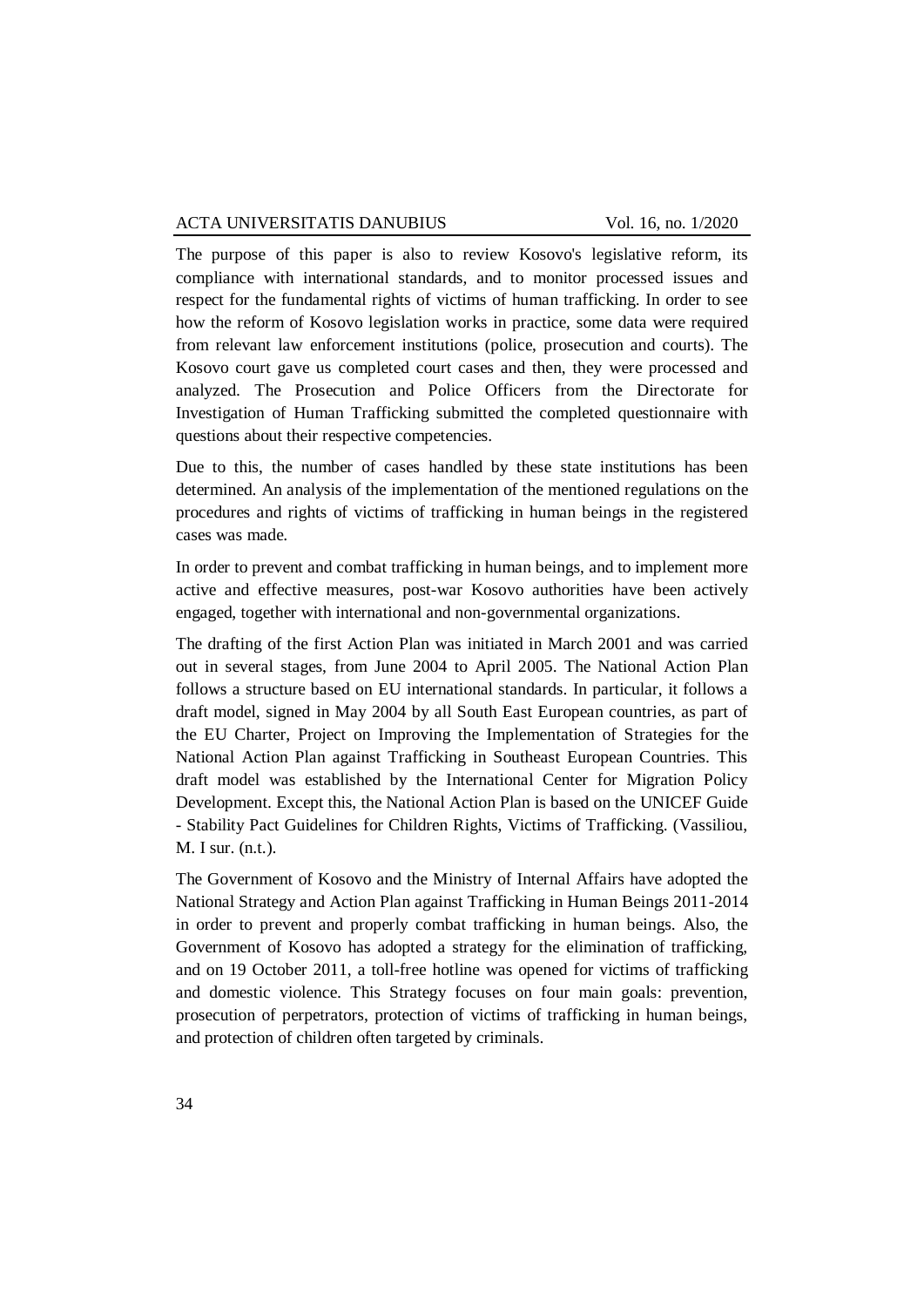The Ministry of Justice has drafted the Law on the Compensation of Victims of Crime (Law on the Compensation of Victims of Crime of year 2015), which makes the compensation program for victims of crime operational and is in line with Council Directive 2004/80 / EC of 29 April 2004 on compensation for victims of crime.

Despite the progress made in the implementation of the 2011-2014 Anti-Trafficking Strategy (Ministry of Internal Affairs of year 2011), in terms of protection and reintegration of victims of trafficking, the inter-ministerial working group has identified issues and shortcomings addressed in the strategy new 2015- 2019, and related to the consolidation of mechanisms for identifying victims of trafficking and the full functioning of victim referral and protection, assistance and reintegration mechanisms.

The Ministry of Internal Affairs and the National Authority against Trafficking in Human Beings brought the National Strategy against Trafficking in Human Beings in Kosovo for 2015-2019 (Ministry of Internal Affairs of year 2015). Likewise, the Office of the Prime Minister adopted the National Strategy and Action Plan against Trafficking in Human Beings 2015-2019 (Office of the Prime Minister. 2014).

This Action Plan and the National Strategy against Trafficking in Human Beings in Kosovo for 2015-2019 covered a number of legal, administrative and operational measures. In the process of implementation for the treatment of victims of human trafficking. This Action Plan and this National Strategy directly require the application of the principle of protection of victims of trafficking in human beings deriving from the UN Convention on the Prevention of International Organized Crime and related protocols.

The National Strategy against Trafficking in Human Beings in Kosovo 2015-2019 also aims at strategic objectives such as: Advancing the prevention of trafficking in human beings through information, awareness and education of society at large, and vulnerable groups in particular about the consequences of trafficking and involvement in trafficking activities; Continuously strengthen the system of identification, protection, assistance and reintegration of victims of trafficking through sustainable social inclusion programs; Increasing the efficiency of investigating and prosecuting cases of trafficking in human beings through strengthening law enforcement mechanisms; and Strengthening cooperation and coordination at the local and international level for the prevention, prosecution, protection and reintegration of trafficking victims.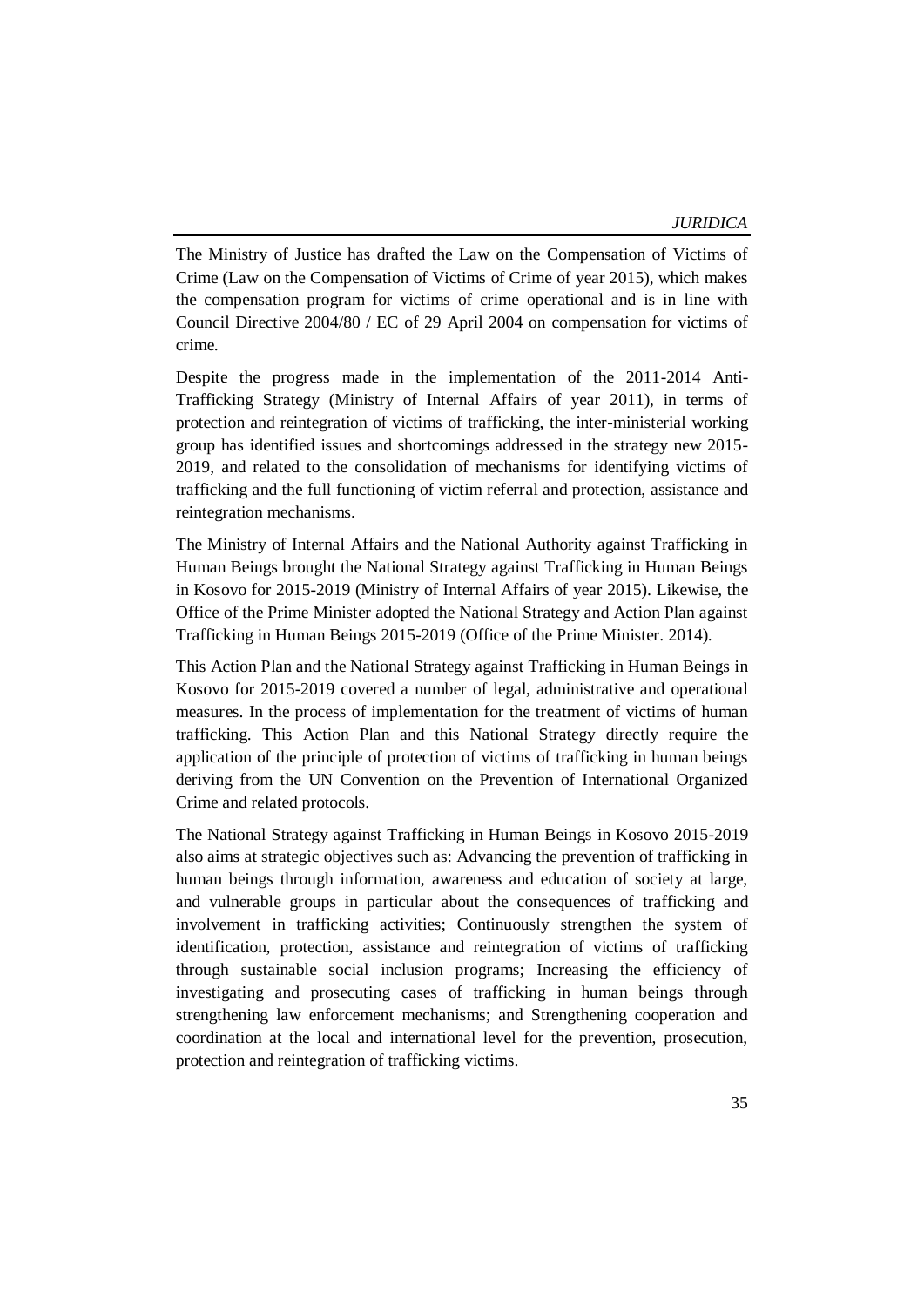Kosovo and Albania have signed a protocol on cooperation in the identification, referral and facilitated voluntary return of victims of trafficking with particular emphasis on trafficking victims. Such cooperation agreement was also signed between Kosovo and Montenegro on 25 April 2014.

Human trafficking can be described as modern slavery against which legal, social and economic measures are taken to combat this criminal phenomenon and international and non-governmental organizations must cooperate closely at all levels, focusing on prevention, assistance of victims, their protection and aspects of law enforcement. (Vula, 2013:114)

In terms of international cooperation, there are a large number of cooperation agreements with different countries. ILECU has established a good base of cooperation with other countries as well as international institutions. Despite the signing of several cooperation agreements with individual countries, the lack of direct communication between institutions such as INTERPOL and EUROPOL are obstacles for the Kosovo Police in combating various forms of crime.

To ensure adequate protection and assistance to victims, a Protocol was signed for cooperation with the Ministry of Labor and Social Welfare as well as with nongovernmental organizations, specifying that the competent authorities first of all accommodate the person suspected of being a victim of trafficking in shelters, in order for the victim to receive adequate assistance, medical, psychological and legal assistance.

In accordance with the principles of international conventions, a person who has experienced violence and trauma has a fundamental right to medical, psychological and legal assistance. This right should not in any way be conditioned by the victim's decision to cooperate or not to cooperate with the prosecution (police, prosecution and court). Police officers have a duty to protect victims, their families or relatives from additional difficulties and dangers. This means that persons of whom exist grounded suspicion of being victims of trafficking should be separated from traffickers or employers, and provided with a safe place and assistance. To ensure that for victims of trafficking to be adequately cared by responsible institutions that victims of trafficking receive the necessary protection and assistance. This facilitates the integration or reintegration of victims into society. Once identified, the victim should be allowed a period of reflection during which he or she will have a temporary residence permit if dealing with a foreign trafficking victim. During this period, victims may stabilize and decide to cooperate with the prosecution institutions.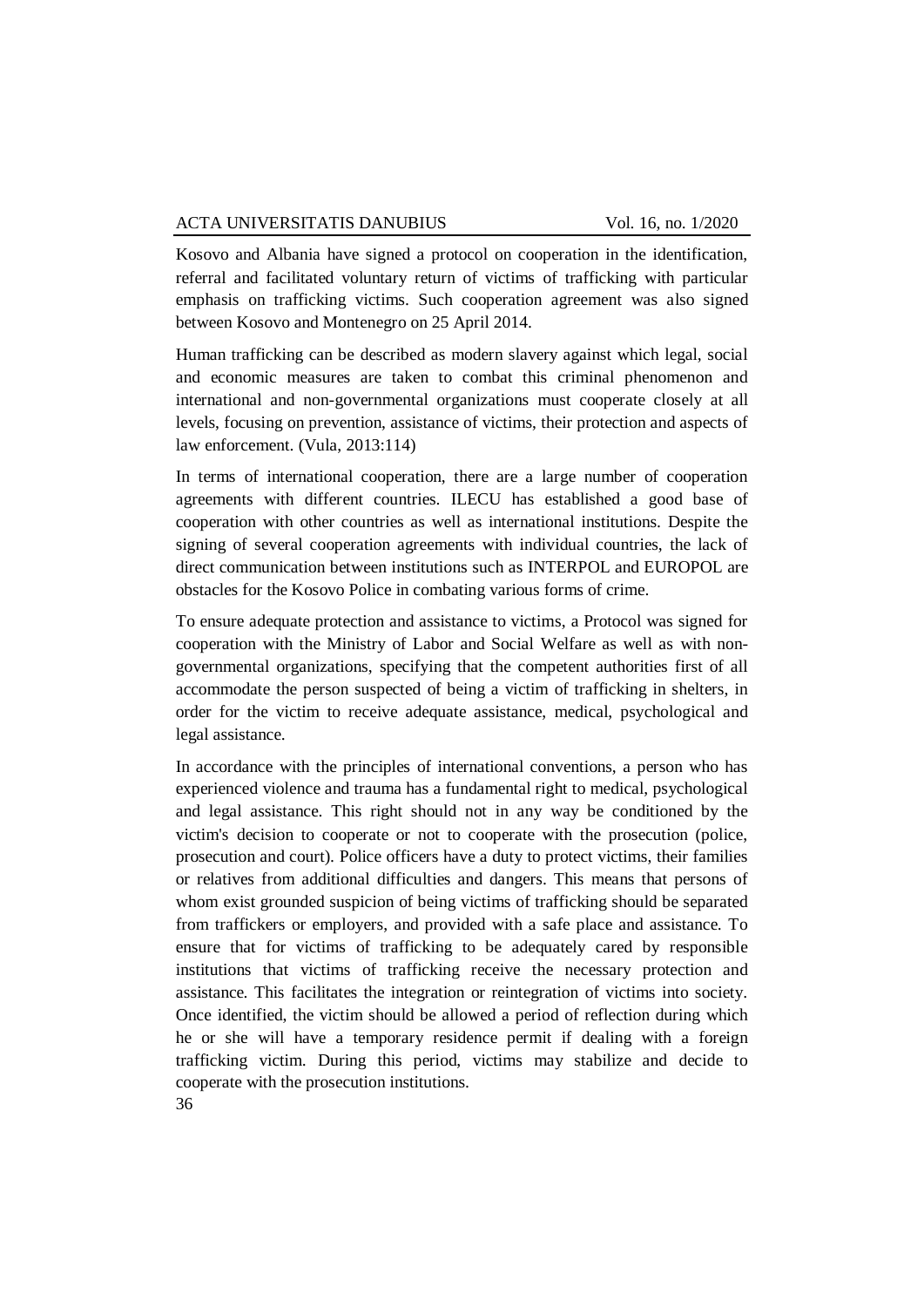Victims are usually placed in shelters, receiving legal advice, support and psychological assistance as well as social and medical care. All of the above assistance and advice to victims should be provided in their mother tongue, that is, in a language that is understandable to the victim. The Council of Europe Convention of May 2005 provides for a minimum recovery and reflection period of 30 days (Article 13, Recovery and reflection period, paragraph1) for victims of human trafficking.

After the period of recovery and reflection, the following solutions are possible:

- The victim decides to cooperate with the police and testify as a victim.
- The victim remains at the place of destination and is granted a residence and work permit.
- In the case of domestic victims of trafficking, victims are offered a (re) integration program.
- The victim returns to the country of origin.
- The victim is admitted to a third country, when because of the high risk, she/he cannot stay in the country of destination or return home.

If the victim returns home after testifying, police services should conduct a risk assessment for the victim and her relatives. Cases of international trafficking require co-operation with the authorities of the country of origin.

The victim is entitled to protection regardless of whether she/he was in the country of origin, destination or in a third country. The victim should be supported and enabled to live independently. The reintegration process is supported by various services and non-governmental organizations, such as:

- Accommodation assistance and good materials.
- Administrative support, including processing an application for work and residence permits, initiating family reunification procedures, personal documents, etc.
- Reintegration process through education, vocational training, family reintegration, language courses, computer courses.
- Legal assistance such as support during court proceedings and representation in court.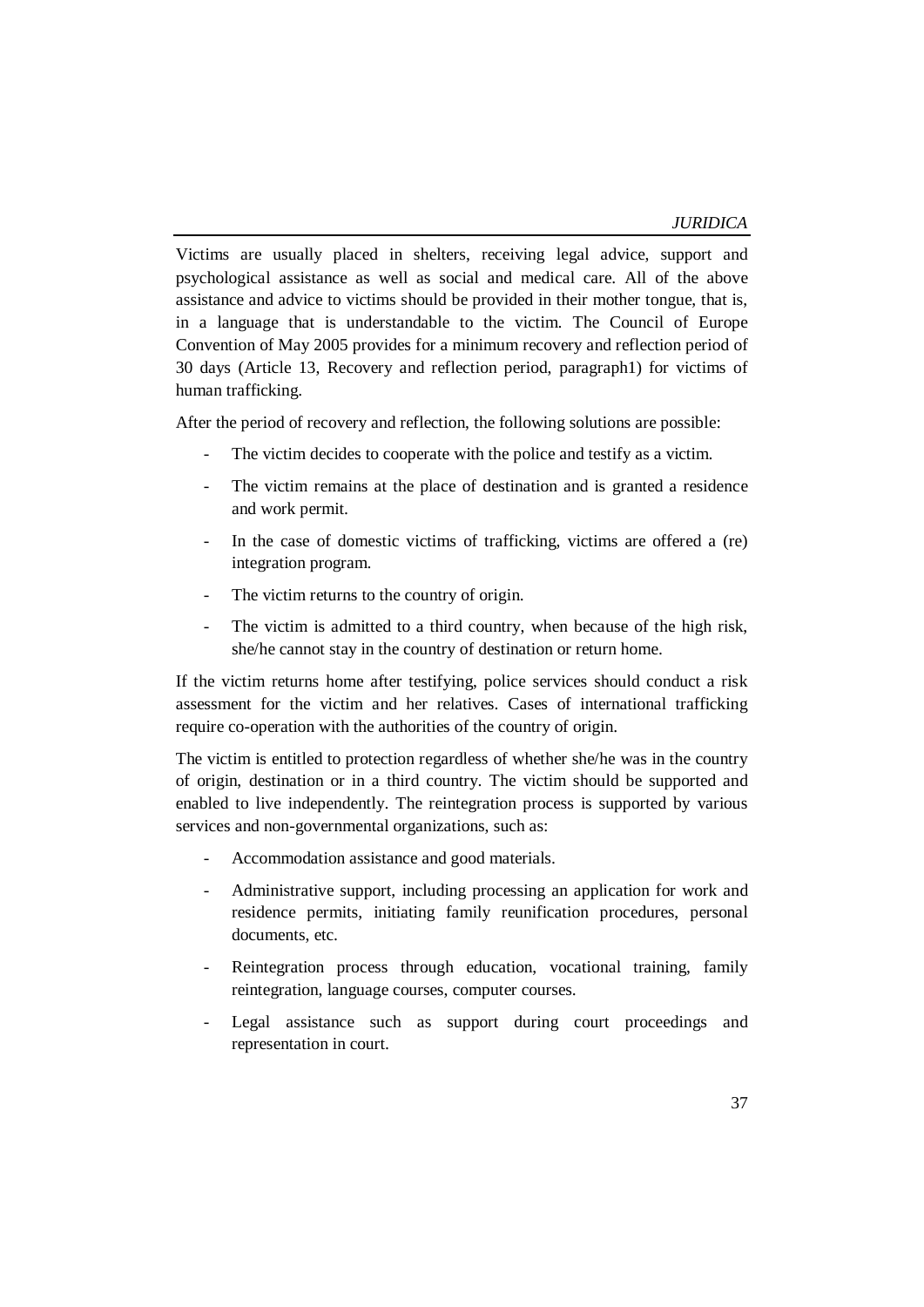- Psychological support for individuals to overcome traumatic experiences and create plans for the future.
- Social support, referral to other social structures for housing, education, training, medical care or employment mediation.

Adequate assistance and protection for victims of human trafficking is provided through co-operation and partnerships between government institutions, international organizations, NGOs and the media. This suggests a multidisciplinary approach to preventing human trafficking.

# **3.4. Cooperation Between Governmental Institutions, International Organizations and Non-Governmental Organizations**

It is important to note that the established system and legal framework enables national and foreign victims of human trafficking and witnesses to exercise their right to housing, legal aid, primary health care, humanitarian stay and repatriation. These activities are conducted to protect victims of human trafficking.

The system in place has included the cooperation of government institutions and non-governmental organizations, which currently seems satisfactory. However, in addition to co-operating to assist victims of human trafficking through existing NGO services, there is also a need for central level financial support for the Kosovo Ministry of Internal Affairs and NGOs dealing with these victims.

The government licensed and partially funded two NGO-run shelters to provide services to victims of trafficking, along with the state-run Provisional Security Facility. These two NGO-run shelters provided support services for assessed low to medium risk victims; one of these shelters was for children only.

In just the nine months (January-September) of 2019, a partner NGO of the Ministry of Labor and Social Welfare ensured services and reintegration to 14 victims of trafficking who passed through the state shelter and to 13 other cases identified in the risk of being trafficked. According to Shaqiri, A. (2019, October 19), Head of Division of Social Services in the Provisional Safe Shelters during this period of time were provided services for 9 Kosovars, 1 Serb, 3 Bosnian and 1 Albanian.

Government institutions need to be aware that the interest of donors in Kosovo is diminishing, which affects the activities of NGOs. If this trend of donor interest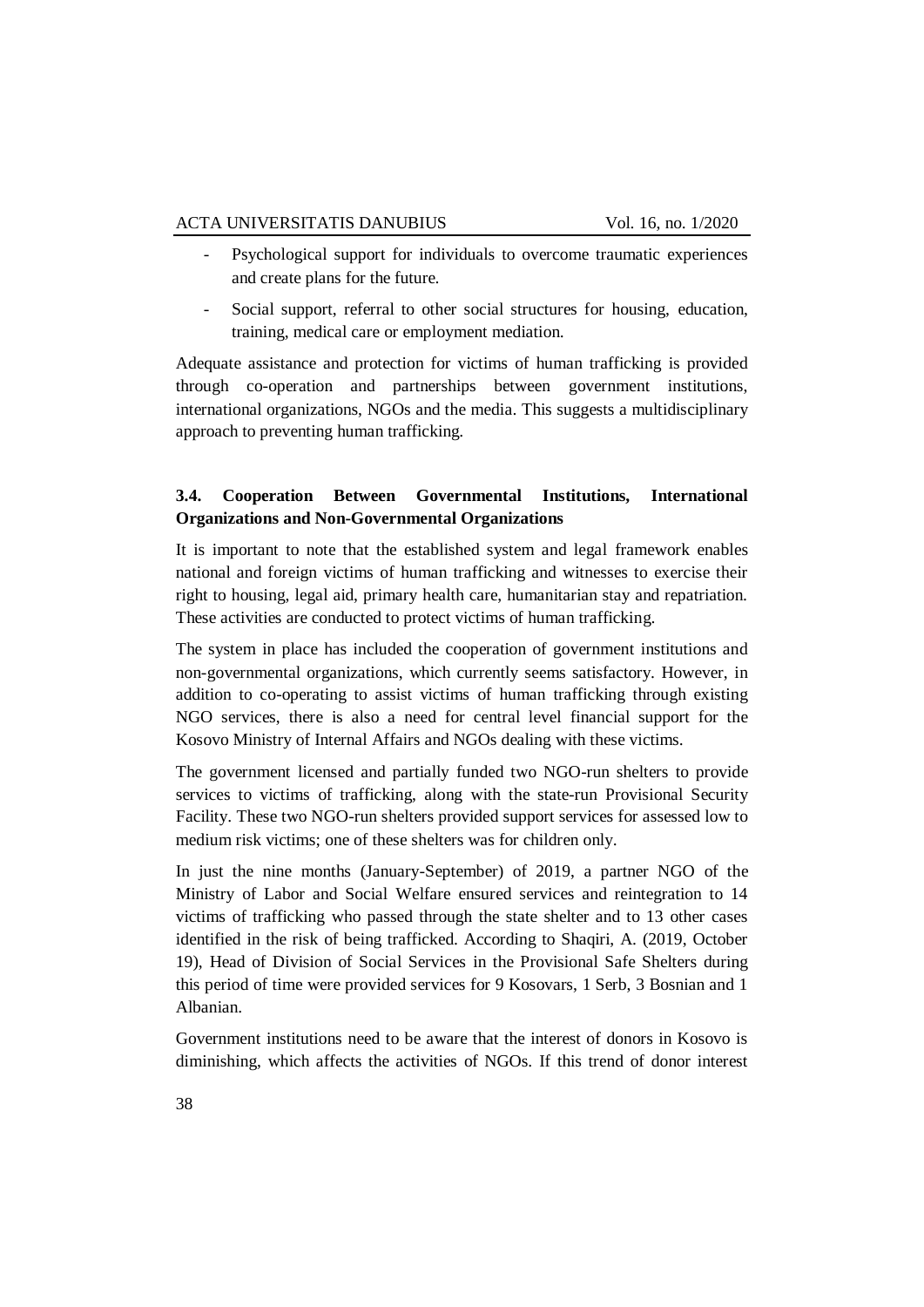continues and the government does not include these nongovernmental organizations in its grant budgets, closing them may be inevitable.

Particular difficulties are present when dealing with local victims of trafficking in human beings who dominate the investigation period most. Local victims of human trafficking are often cited only in statistics. The media cost these victims less space than foreign victims.

The established system shows weaknesses in the rehabilitation and re-socialization of victims of human trafficking.

This is particularly reflected in the protection of the safety of victims who testify or find themselves in a situation where criminal proceedings are not completed and there is a grounded suspicion that these are victims of human trafficking. The problem with all the involvement of the protection of victims of trafficking is the cooperation with the centers for social work. There is a marked inefficient functioning of competent social work centers that do not have sufficient professional and financial resources for the further care and assistance of victims of human trafficking.

However, in order to improve cooperation among non-governmental organizations, Memorandum of Understanding on mutual cooperation should be adopted, which would certainly contribute to a better quality of service for victims of human trafficking.

#### **3.5. Providing Legal Assistance**

The rights of victims of crime are also recognized by international instruments, including the Declaration of Fundamental Principles of Justice for Victims of Crime and the Abuse of Power, from the United Nations, which sets out international best practices for the treatment of victims of crime.

In all international documents, victims of human trafficking are guaranteed free legal rights.

The law of foreigners also provides for you under paragraph 1 and subparagraph 1.1 of Article 59. Temporary residence for humanitarian reasons if he/she is a victim of trafficking in human beings and has accepted assistance and protection programs. The same law also guarantees you the right to human treatment, enough food, legal assistance at all times and health care (paragraph 2, Article 114). The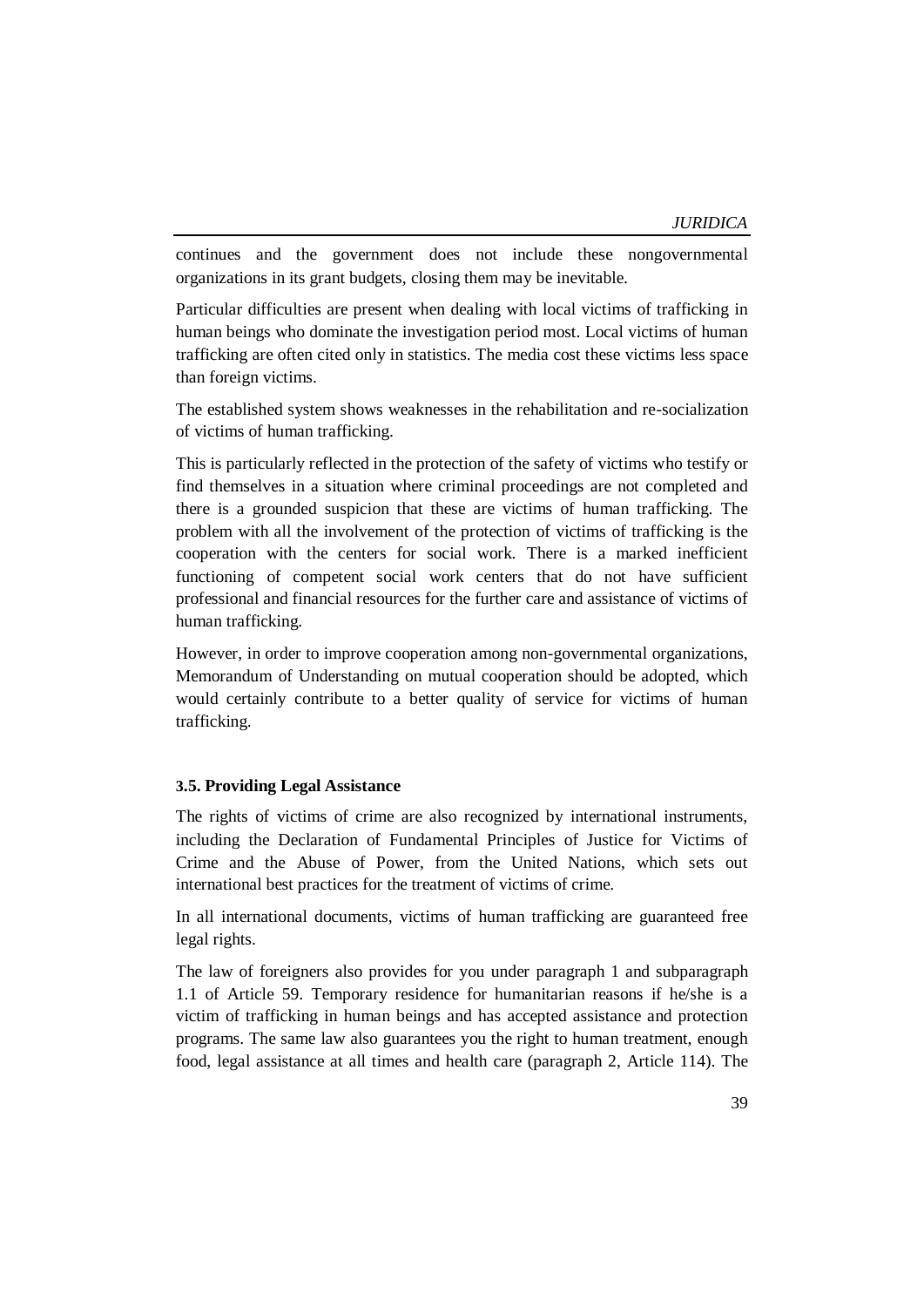Ministry of Internal Affairs makes the safe return of a foreigner who has the status of a victim, taking care of his/her rights, security and dignity. Returns should be voluntary and the principle of non-return should always be taken into account. Whereas under paragraph 2 of Article 64 of the Law on Foreigners, minors who are victims of trafficking in human beings shall not be returned to any other State, if after a risk and safety assessment it is suspected that such return will not be in the best interest for the minor.

By the law on Asylum (law on Asylum on year 2018), Government of Kosovo committed to pay special attention, treatment and care to vulnerable people<sup>1</sup>. Also, the Government of Kosovo has approved the regulation on the integration of foreigners (Regulation (GRK) for the integration of foreigners on year 2019), where it has planned integration measures for victims of trafficking in human beings, measures consisting of actions taken by relevant institutions for the integration of foreigners into the Republic of Kosovo, for the realization of their rights to access public services and specific integration measures such as the special needs of vulnerable persons. It also provides for vulnerable persons for victims of human trafficking to receive 24-hour services and care (housing in community-based institutions and homes). The Ministry of Internal Affairs has approved Administrative Instruction No.01 / 2019 on Procedures and Standards for the Acceptance and Initial Treatment of Applicants for International Protection (Ministry of Internal Affairs of year 2019), where in assessing the interests of children the competent authority will take particular account of the child protection and safety factor, in particular where there is a risk that the child may become a victim of trafficking of human beings. Regulation no. 03/2018 on the functioning of the asylum center brought by the Ministry of Internal Affairs, it is foreseen that persons subjected to torture, trafficking, rape or other serious acts of violence provide the center with necessary psychosocial treatment, legal, security and medical.

1

<sup>1</sup> Vulnerable persons - such as minors, unsocialized minors, persons with disabilities, elderly persons, pregnant women, single parents with minor children, victims of human trafficking, persons with serious illnesses, persons with disabilities mental disorders and persons who have been subjected to torture, rape or any other form of psychological, physical or sexual violence, such as victims of female genital mutilation.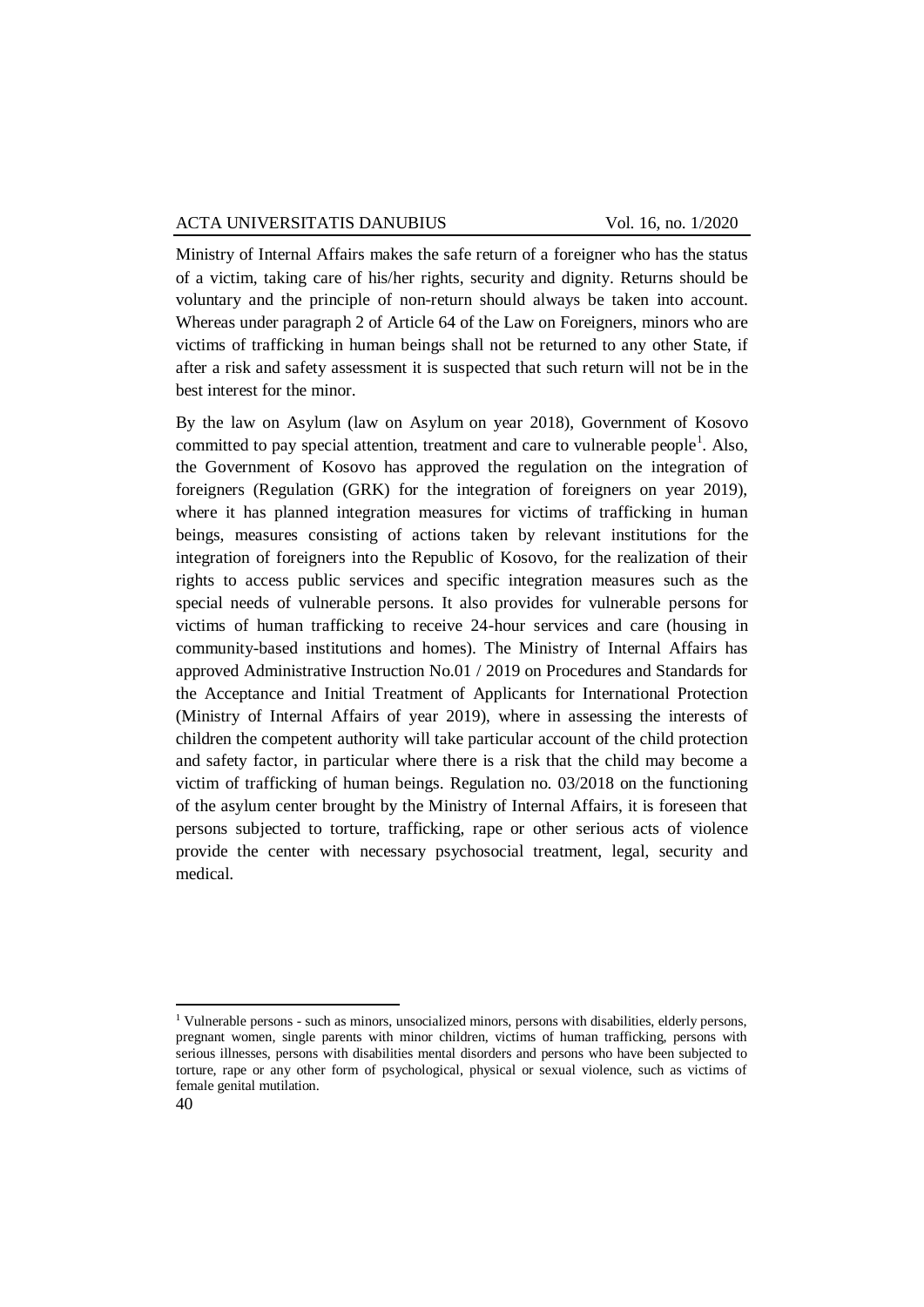# **Conclusion**

The phenomenon of trafficking in human beings is a problem that has been present in Kosovo since the 1990s, but its growth was particularly noticeable after the recent Kosovo war. In the human trafficking show, we have attempted to respond by preventing, caring for and prosecuting the perpetrators of the crime.

In Kosovo, with the emergence of trafficking in human beings, with its prevention and combating, first the local non-governmental organizations, then the international ones, reacted and then the governmental institutions joined. The progress of joint action has been particularly reflected since 2001, when the first defined bodies were formed designated - the appointment of the Victim Assistance Coordinator within the Department of Justice (UNMIK Regulation 2001/04), within the institution responsible for establishing mechanisms to prevent human trafficking and illegal migration.

Kosovo has made good progress in recent years in combating and preventing human trafficking. This progress has also been noted by the US State Department report as Kosovo is ranked in the  $2<sup>nd</sup>$  place (from the three basic levels) of countries working to combat human trafficking. Consequently, according to the 2018 report, our country has made significant progress compared to last year's report and other preliminary reports.

Therefore, Kosovo must provide the minimum standards in preventing human trafficking in order to reach the first group of countries.

In order for Kosovo to join this group, it is necessary to apply more efficient prosecution and tougher penalties on traffickers, to create a single database on trafficking in human beings.

In addition to these measures, it is necessary to provide funding for victim assistance and rehabilitation and to pay more attention to prevention programs through educational programs and the media.

Statistics on the increasing number of domestic trafficking victims in Kosovo are also indicative of the need to work, in order to prevent this phenomenon.

Citizens know for sure that some police officer was involved in human trafficking by protecting traffickers, or was allegedly directly involved in the criminal offense, visiting nightclubs and using free sex services. However, it is believed that there are moral, conscientious and professional police officers and such officers must be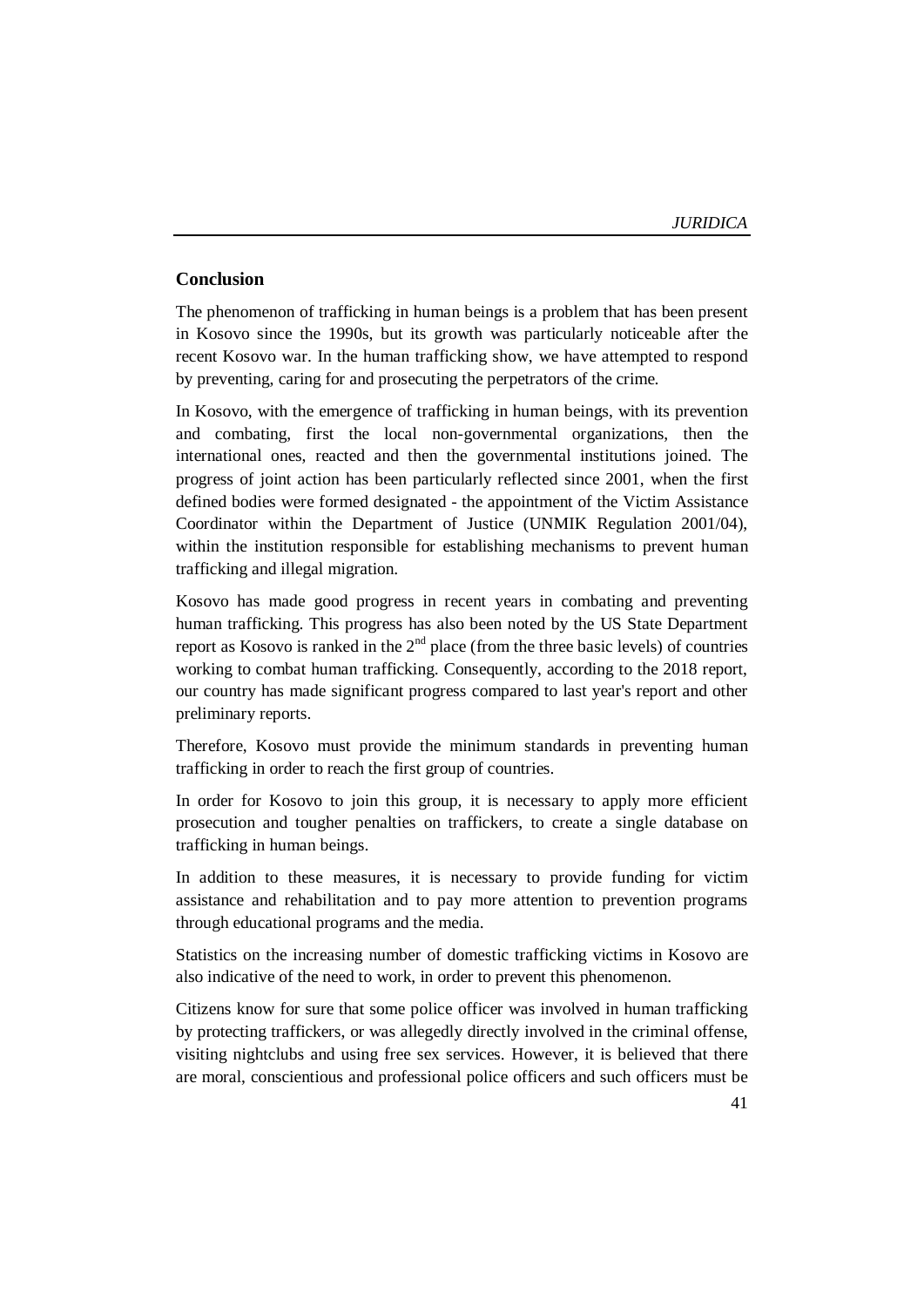educated in order to raise awareness of the prevention and combating of sexual exploitation of girls.

Also, it is necessary to include the media in educational programs and various educational campaigns. The creation and production of educational programs and various articles anti-trafficking and prostitution on television and in newspapers would have a great deterrent effect because it could significantly affect the awareness of citizens.

It is indisputable that the best way to combat human trafficking is to work in the field of prevention. Therefore, it is necessary that all stakeholders involved in this case focus on prevention in order to reduce the need to deal with the consequences of trafficking.

The weakness of this research is the inability to contact victims who were parties to the proceedings to obtain their opinion if the victims feel that their rights and fundamental freedoms are respected in accordance with Kosovo legislation and international standards.

We are aware that trafficking in human beings cannot be eradicated, but through systematic work it can be prevented at national and international level. Prevention, which includes education, training and raising public awareness of the phenomenon of trafficking in human beings, which should start in educational institutions and continue in the judicial authorities.

## **References**

Akif, Ayhan. (2006). Trafficking in Persons in South East Europe and its Human Security Implications. *11th Workshop of the Study Group Regional Stability in South East Europe* 89-76.

Council of Europe (2005) *Convention on Action against Trafficking in Human Beings.* (Treaty Series - No. 197. Taken from https://rm.coe.int/168008371d 15.09.2019.

Gazeta zyrtare (2003). *Kodi i përkohshëm i procedurës penale i Kosovës* (UNMIK/RREG/2003/26). Taken from the state of the state of the state of the state of the state of the state of the state of the state of the state of the state of the state of the state of the state of the state of the state of the state of the

http://www.unmikonline.org/regulations/unmikgazette/03albanian/A2003regs/RA2003\_26\_PCPCintr anet.pdf 19.08.2019.

Gazeta zyrtare (2003). *Kodi i përkohshëm penal i Kosovës* (UNMIK/RREG/2003/25). Taken from http://www.unmikonline.org/regulations/unmikgazette/03albanian/A2003regs/RA2003\_25\_CCintrane t.pdf 19.08.2019.

Gazeta zyrtare (2005). *Urdhëresë administrative për zbatimin e rregullores së UNMIK-ut nr. 2001/4 mbi ndalimin e trafikimit me njerëz në Kosovë* / *Administrative order for the implementation of*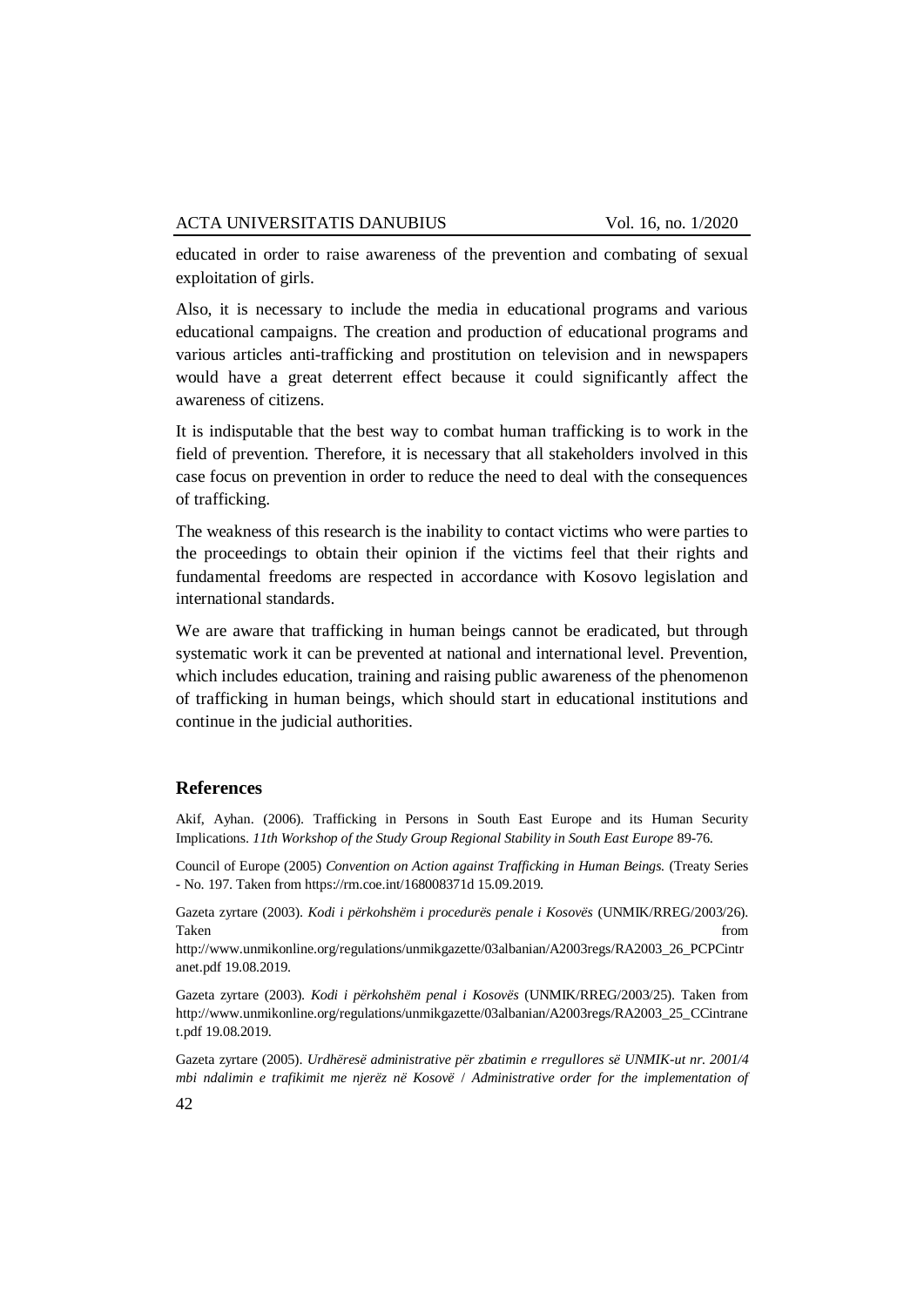*UNMIK Regulation no. 2001/4 on the prohibition of human trafficking in Kosovo* (UNMIK/DIR/2005/3).

Gazeta zyrtare (2008). *Kushtetuta e Republikës se Kosovës/ Constitution of the Republic of Kosovo. (K-09042008*). Taken from https://gzk.rks-gov.net/ActDetail.aspx?ActID=3702 10.9.2019.

Gazeta zyrtare (2011). *Ligji për Mbrojtjen e dëshmitarëve (nr.13)/ Law on Witness Protection (no. 13).* Taken from https://gzk.rks-gov.net/ActDetail.aspx?ActID=2758 15.09.2019.

Gazeta zyrtare (2013*). Ligji për parandalimin dhe luftimin e trafikimit me njerëz dhe mbrojtjen e viktimave të trafikimit (nr.34)/ Law on Prevention and Combating Trafficking in Human Beings and Protection of Victims of Trafficking (No. 34)*. Taken from https://gzk.rksgov.net/ActDocumentDetail.aspx?ActID=8875 15.08.2019.

Gazeta zyrtare (2013). *Ligji për të huajt (nr.35)/ Foreigners Law (no. 35).* Taken from https://gzk.rksgov.net/ActDetail.aspx?ActID=8876 17.09.2019.

Gazeta zyrtare (2015). *Ligji për Kompensimin e Viktimave të Krimit (nr.17)/ Crime Victims Compensation Law (no. 17).* Taken from https://gzk.rks-gov.net/ActDetail.aspx?ActID=10936 13.09.2019.

Gazeta zyrtare (2018). *Ligji për azil/ Law on Asylum (nr. 8/).* https://gzk.rksgov.net/ActDetail.aspx?ActID=16389 19.10.2019.

Gazeta zyrtare (2018). *Ligjit për mbrojtjen e sinjalizuesve (nr. 22)/ Law on Protection of Whistleblowers (No. 22)*. Taken from https://gzk.rks-gov.net/ActDetail.aspx?ActID=18303 14.09.2019.

Gazeta zyrtare (2019). *Kodi penal i Republikës së Kosovës (nr. 2.)/ Criminal Code of the Republic of Kosovo (no. 2).* Taken from https://md.rks-gov.net/desk/inc/media/6A2D4377-6AE1-4530-909F-3FB2680CD1EC.pdf 11.10.2019.

Hobbs, D. & Dunnighan, C. (1998). Global organized crime: context and pretext u: Ruggiero, V., South, N., Taylor, I., *The New European criminology: Crime and Order in Europe*, London and New York: Routlenge, fq.289. Taken from from http://www.bundesheer.at/pdf\_pool/publikationen/10\_wg11\_trafpers\_10.pdf. 11.10.2019.

http://www.unmikonline.org/regulations/unmikgazette/03albanian/A2005ads/ADA2005\_03.pdf 16.10.2019.

Maloku, A. (2016). *Bashkëpunimi ndërkombëtarë për luftimin e kriminalitetit të organizuar transnacional. (Disertacioni i doktoratës)/ International cooperation in the fight against transnational organized crime. (Doctoral dissertation).* Universiteti i Travnikut, fakultetit i juridik, Travnik.

Maloku, A., (2018*) Dezorganizimi shoqëror dhe karakteristikat e kriminalitetit në regjionin e Gjilanit (Kosovë) në periudhën 2010-2014. (Disertacioni i doktoratës)/ Social disorganization and crime characteristics in the Gjilan / Gnjilane region (Kosovo) in the period 2010-2014. (Doctoral dissertation).* Universiteti i Sarajevës, fakultetit i kriminalistikës, kriminologjisë dhe studimeve të sigurisë, Sarajevë.